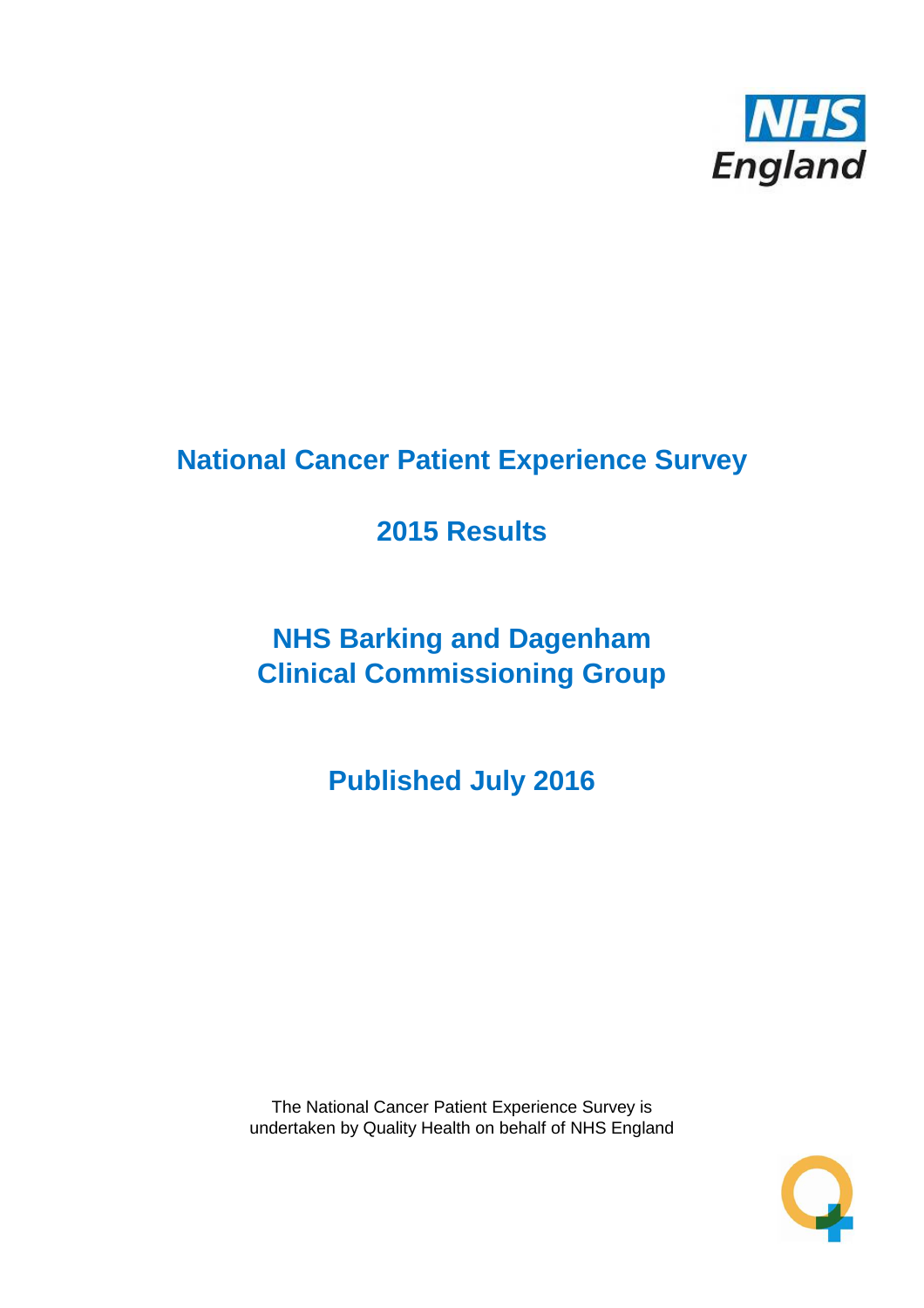#### **Introduction**

The National Cancer Patient Experience Survey 2015 is the fifth iteration of the survey first undertaken in 2010. It has been designed to monitor national progress on cancer care; to provide information to drive local quality improvements; to assist commissioners and providers of cancer care; and to inform the work of the various charities and stakeholder groups supporting cancer patients.

The survey was overseen by a national Cancer Patient Experience Advisory Group. This Advisory Group set the principles and objectives of the survey programme and guided questionnaire development.

The survey was commissioned and managed by NHS England. The survey provider, Quality Health, is responsible for designing, running and analysing the survey.

Full national results and other reports are available at www.ncpes.co.uk

Further details on the survey methodology and changes to the 2015 survey can be found in the Annex. Note that a number of significant changes were made to the 2015 survey so caution should be taken in directly comparing data from the 2015 survey to the findings of the previous CPES surveys. No comparisons with previous surveys are presented in this report.

#### **This report**

The report shows how this CCG scored for each question in the survey, compared with national results. It is aimed at helping individual CCGs to understand their performance and identify areas for local improvement.

Note that responses for questions with 1-20 respondents have been suppressed. This is to protect patient confidentiality and because uncertainty around the result is too great.

#### **Data tables**

The data tables presented in this report show the following for each question:

- **Column 1** shows the number of respondents to this question
- **Column 2** shows the unadjusted 2015 score for this CCG
- **Column 3** shows the case-mix adjusted 2015 score for this CCG
- **Column 4** shows the lower limit of the expected range of scores for this CCG (the top of the pale blue section on the Comparability chart - see below)
- **Column 5** shows the upper limit of the expected range of scores for this CCG (the bottom of the dark blue section on the Comparability chart - see below)
- **Column 6** shows the National Average score for this question.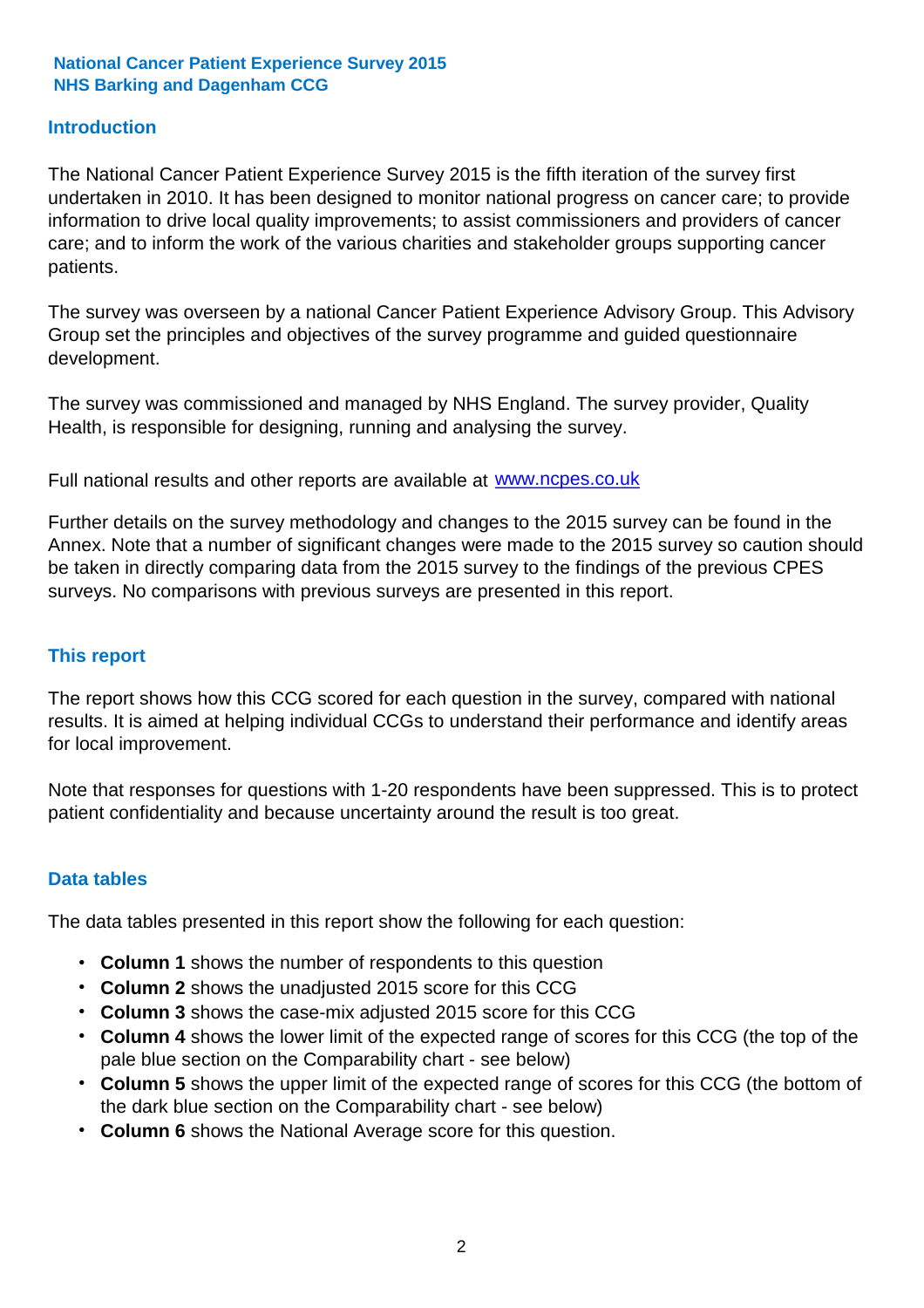Results for individual response options are presented in the detailed data tables **WWW.ncpes.co.uk** Confidence Intervals for unadjusted and case-mix adjusted data are provided in these tables.

Expected ranges and 95% Confidence Intervals highlight the uncertainty around the results. The size of the expected ranges and confidence intervals will be different for each question, and depends on the number of respondents and the range of their responses.

For further details on case-mix adjustment and the scoring methodology used, please refer to the Annex.

#### **Comparability charts**

For the 2015 survey, we have adopted the CQC standard for reporting comparative performance, based on calculation of "expected ranges". This means that CCGs will be flagged as outliers only if there is statistical evidence that their scores deviate (positively or negatively) from the range of scores that would be expected for CCGs of the same size.

The Comparability charts in this report show a bar with these expected ranges (in grey), higher than expected (in dark blue), and lower than expected (in pale blue). A black dot represents the actual score of this CCG.

The same colour convention has been used in Column 3 of the Data tables.

For further details on expected ranges, please refer to the technical document at **www.ncpes.co.uk** 

#### **Tumour group tables**

The final set of tables in this report show the scores for each question for each of the 13 tumour groups, with a comparative national score for that tumour group.

These breakdowns are intended as additional information for CCGs to understand the differences between the experiences of patients with different types of cancer. The numbers are generally relatively small and may not be statistically significant. They should therefore be treated with some caution.

#### **Notes on specific questions**

Question 5 in the survey has not been scored. However, the unscored data is useful and has been published alongside the other results in this report. This question asked respondents to "tick all that apply". The results show all of the responses given including where respondents chose two or more options.

Questions used to direct respondents to different parts of the survey (questions 4, 17, 24, 27, 40, 43, 46) and other demographic and information questions are not reported.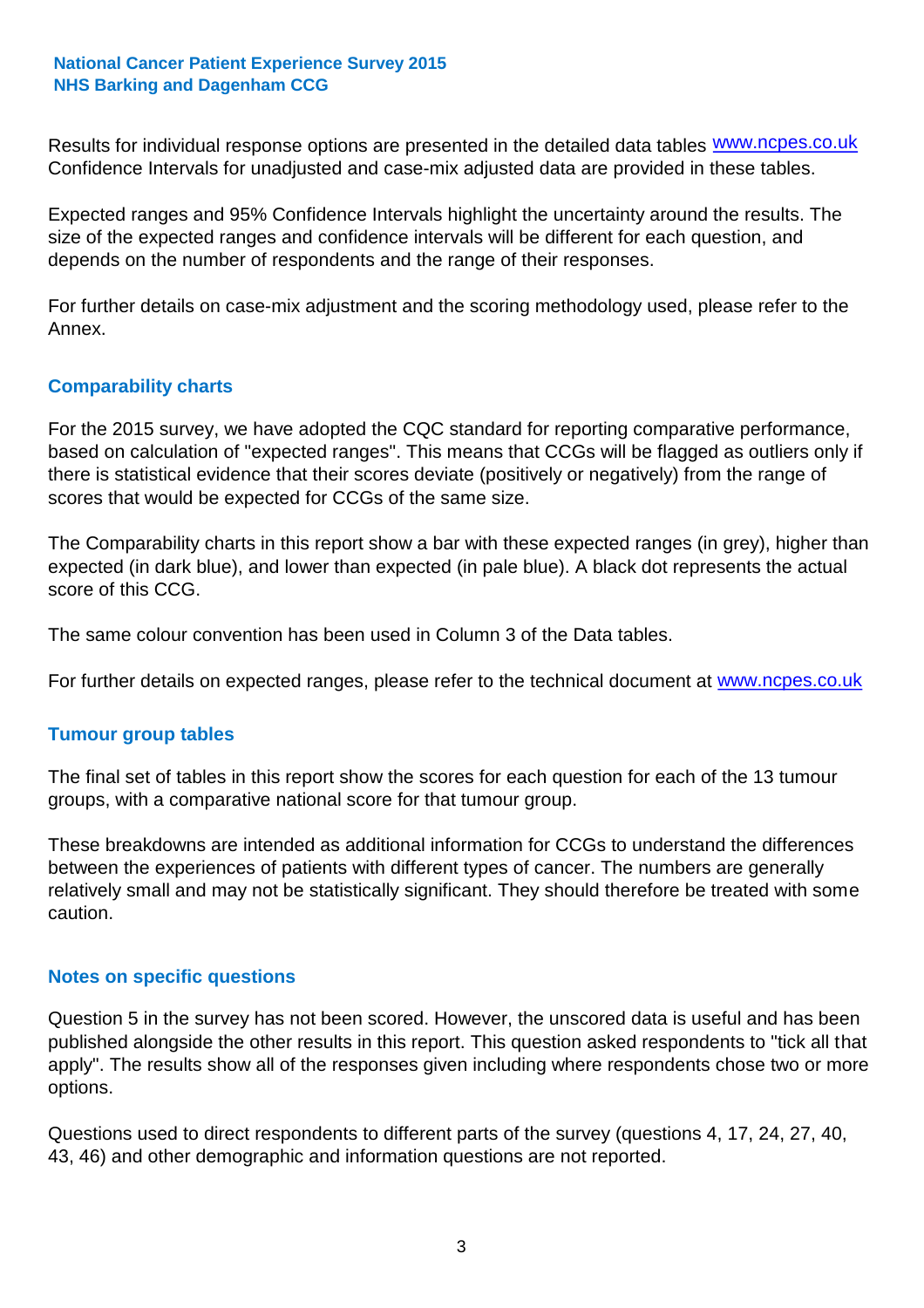#### **How to use the data**

Unadjusted data should be used to see the actual responses from patients relating to the CCG.

Case-mix adjusted data, together with expected ranges, should be used to understand whether the results are significantly higher or lower than national results.

Case-mix adjusted data, together with (case-mix adjusted) Confidence Intervals (presented in the detailed data tables **www.ncpes.co.uk**), should be used to understand whether the results are significantly higher or lower than the results for another CCG.

#### **Response rates**

Numbers of respondents by tumour group, age and gender can be found in the Annex.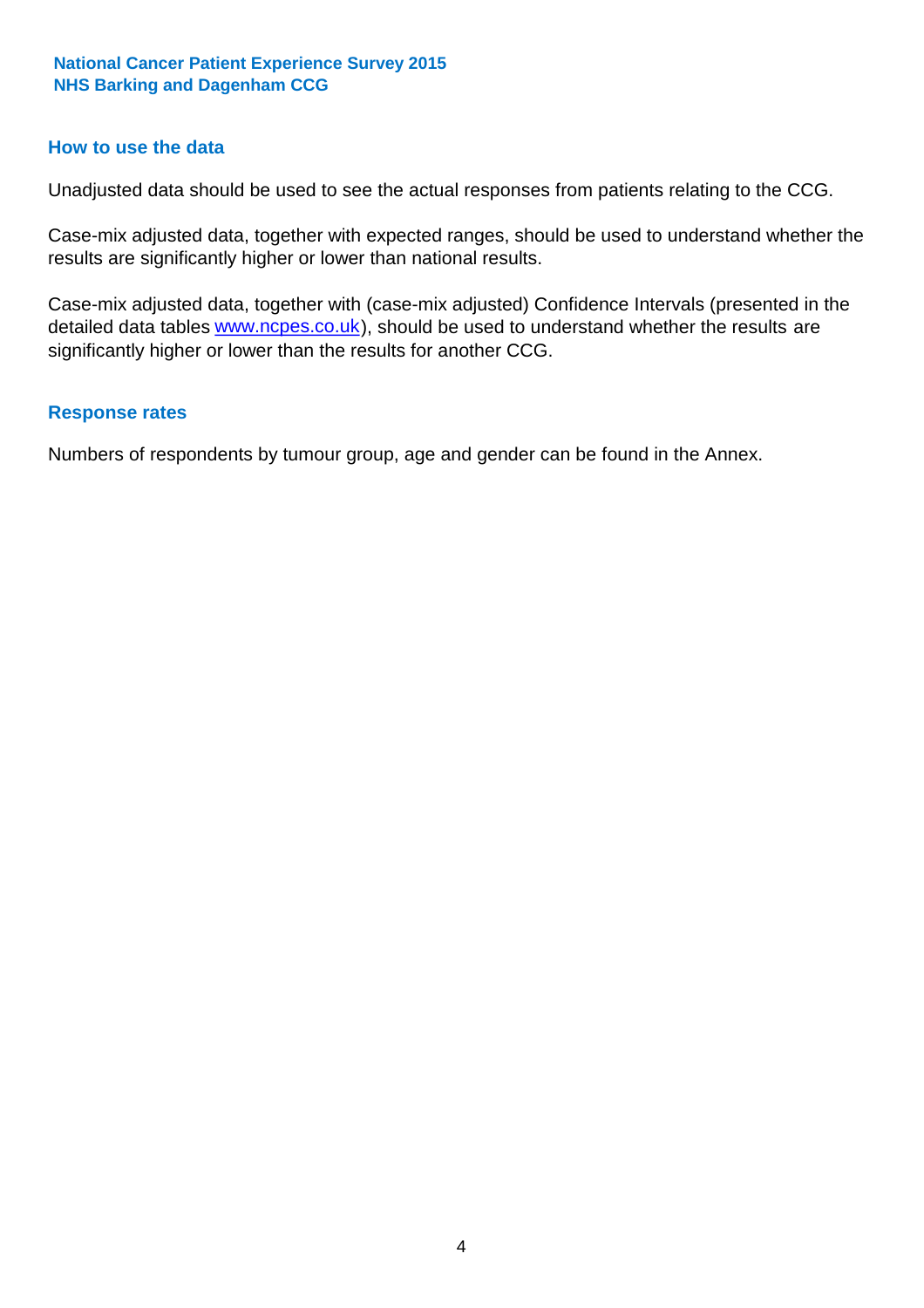#### **Executive Summary**

average rating of **8.5**. Asked to rate their care on a scale of zero (very poor) to 10 (very good), respondents gave an

The following questions are included in phase 1 of the Cancer Dashboard developed by Public Health England and NHS England\*:

- **75%** of respondents said that they were definitely involved as much as they wanted to be in decisions about their care and treatment
- **91%** of respondents said that they were given the name of a Clinical Nurse Specialist who would support them through their treatment
- when asked how easy or difficult it had been to contact their Clinical Nurse Specialist 77% of respondents said that it had been 'quite easy' or 'very easy'
- **86%** of respondents said that, overall, they were always treated with dignity and respect they were in hospital
- **91%** of respondents said that hospital staff told them who to contact if they were worried about their condition or treatment after they left hospital
- **63%** of respondents said that they thought the GPs and nurses at their general practice definitely did everything they could to support them while they were having cancer treatment.

Detailed results for these and other questions are set out in the sections that follow.

#### www.cancerdata.nhs.uk/dashboard

The questions were selected in discussion with the national Cancer Patient Experience Advisory Group and reflect four key patient experience domains: provision of information; involvement in decisions; care transition; interpersonal relations, respect and dignity. The figures presented above are all case-mix adjusted.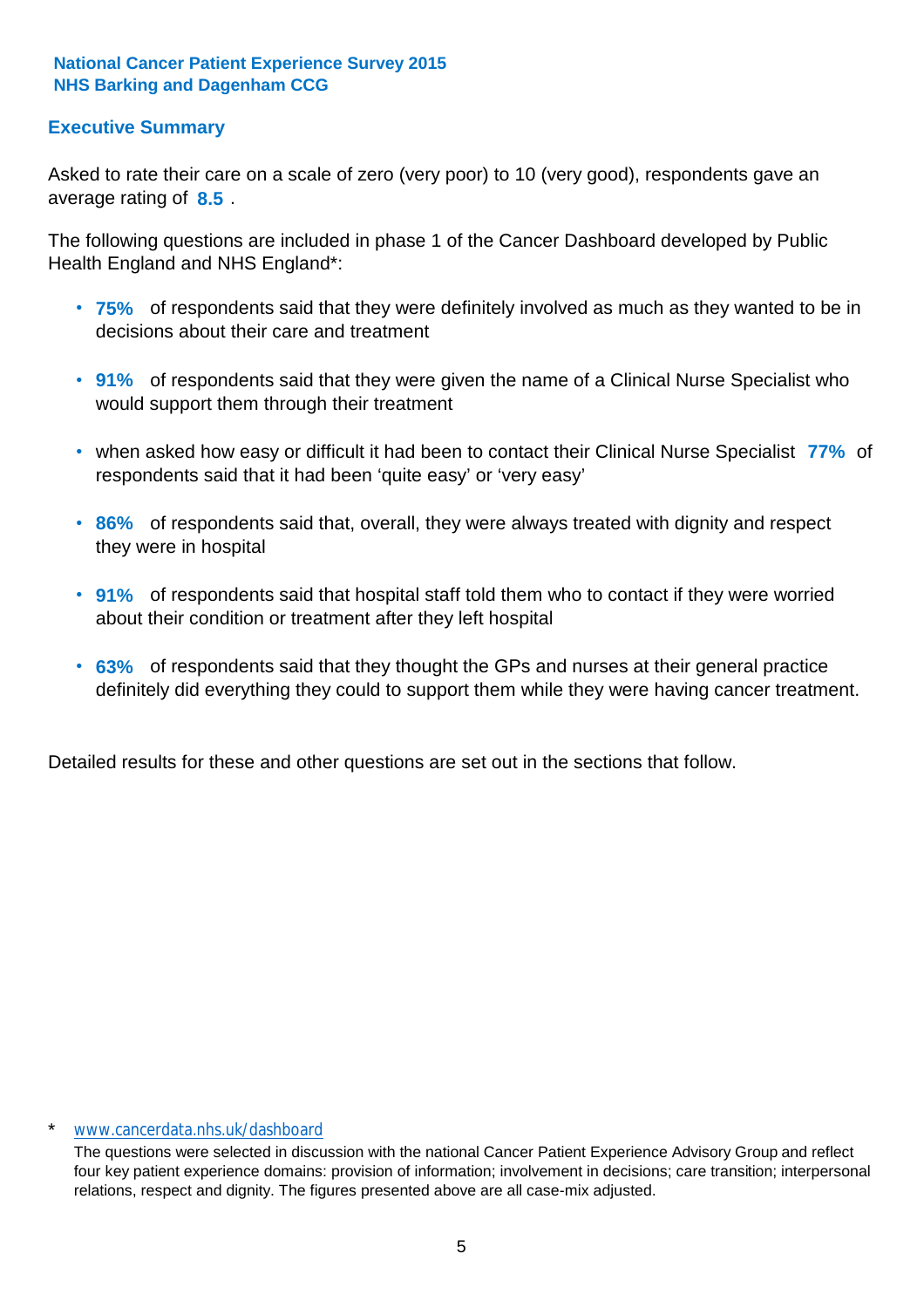# **Questions which scored outside expected range**

|          |                                                                                            |                                          | 2015 Case-mix Adjusted             |                                     |                                     |                              |
|----------|--------------------------------------------------------------------------------------------|------------------------------------------|------------------------------------|-------------------------------------|-------------------------------------|------------------------------|
| Question |                                                                                            | respondents<br>for this CCG<br>Number of | Percentage for<br>this CCG<br>2015 | Lower limit of<br>expected<br>range | Upper limit of<br>expected<br>range | Average<br>Score<br>National |
|          | Seeing your GP                                                                             |                                          |                                    |                                     |                                     |                              |
| Q2       | Patient thought they were seen as soon as necessary                                        | 151                                      | 72%                                | 76%                                 | 88%                                 | 82%                          |
|          | Finding out what was wrong with you                                                        |                                          |                                    |                                     |                                     |                              |
| Q8       | Patient told they could bring a family member or friend when<br>first told they had cancer | 138                                      | 70%                                | 72%                                 | 86%                                 | 79%                          |
|          | <b>Clinical Nurse Specialist</b>                                                           |                                          |                                    |                                     |                                     |                              |
| Q18      | Patient found it easy to contact their CNS                                                 | 125                                      | 77%                                | 80%                                 | 93%                                 | 87%                          |
|          | Support for people with cancer                                                             |                                          |                                    |                                     |                                     |                              |
| Q20      | Hospital staff gave information about support groups                                       | 124                                      | 76%                                | 76%                                 | 90%                                 | 83%                          |
| Q23      | Hospital staff told patient they could get free prescriptions                              | 95                                       | 90%                                | 72%                                 | 88%                                 | 80%                          |
|          | Hospital care as an inpatient                                                              |                                          |                                    |                                     |                                     |                              |
| Q28      | Groups of doctors or nurses did not talk in front of patient as if<br>they were not there  | 101                                      | 72%                                | 74%                                 | 89%                                 | 81%                          |
| Q36      | Hospital staff definitely did everything to help control pain                              | 91                                       | 74%                                | 76%                                 | 91%                                 | 84%                          |
|          | Home care and support                                                                      |                                          |                                    |                                     |                                     |                              |
| Q50      | Patient definitely given enough support from health or social<br>services during treatment | 101                                      | 39%                                | 43%                                 | 64%                                 | 54%                          |
|          | <b>Your overall NHS care</b>                                                               |                                          |                                    |                                     |                                     |                              |
| Q59      | Patient's average rating of care scored from very poor to very<br>good                     | 153                                      | 8.5                                | 8.5                                 | 8.9                                 | 8.7                          |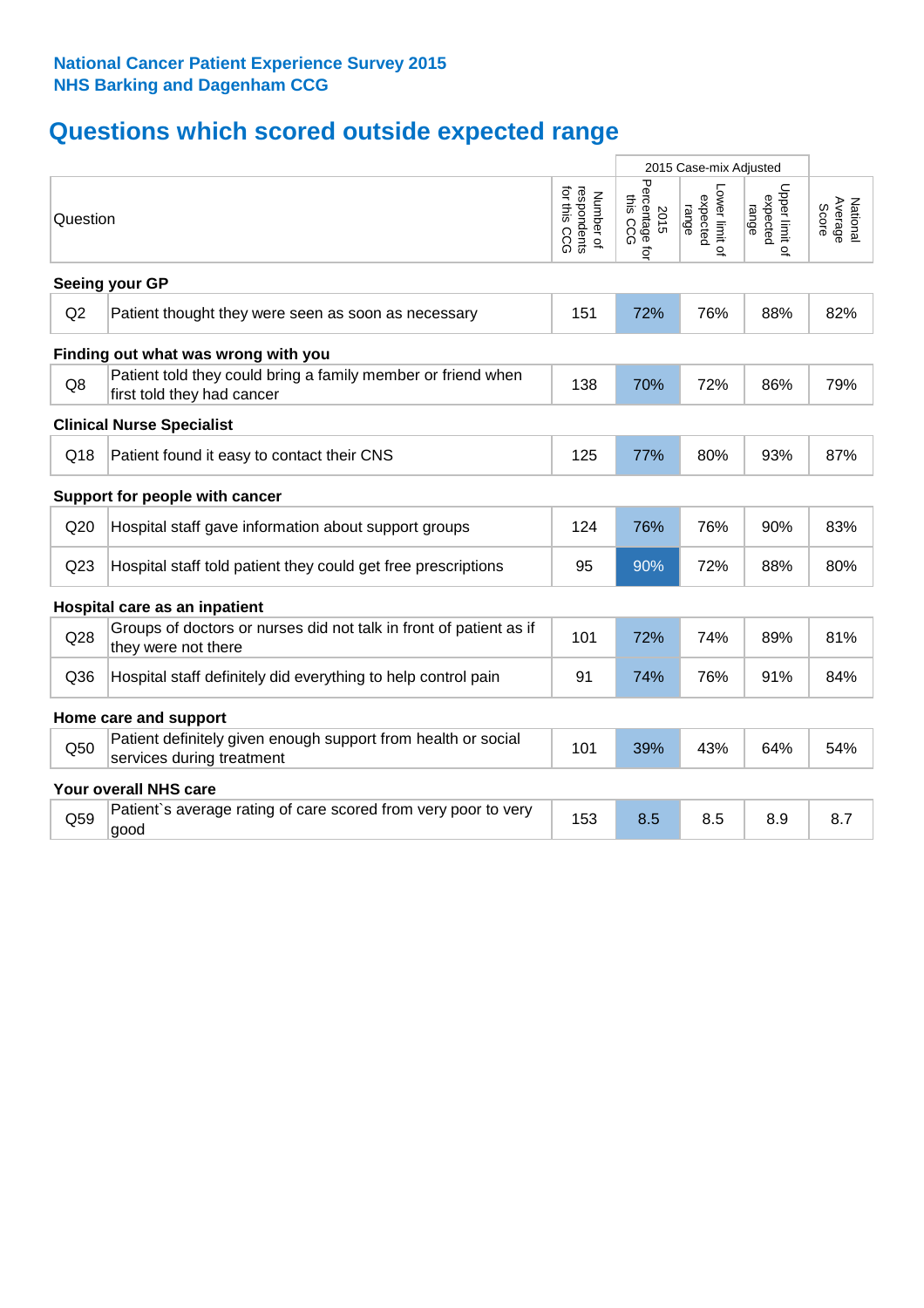## **CCG results**

#### **Seeing your GP**



|    |                                                                |                                         |                             |               | 2015 Case-mix Adjusted     |                            |                        |
|----|----------------------------------------------------------------|-----------------------------------------|-----------------------------|---------------|----------------------------|----------------------------|------------------------|
|    | Question                                                       | respondents<br>Number<br>$\overline{a}$ | 2015<br>Unadjusted<br>Score | 2015<br>Score | Expected<br>range<br>lower | Expected<br>range<br>nbber | National Average Score |
| Q1 | Saw GP once / twice before being told had to go to<br>hospital | 99                                      | 67%                         | 68%           | 67%                        | 84%                        | 76%                    |
| Q2 | Patient thought they were seen as soon as necessary            | 151                                     | 72%                         | 72%           | 76%                        | 88%                        | 82%                    |

|    |                                                                             |                                                 | No. |
|----|-----------------------------------------------------------------------------|-------------------------------------------------|-----|
|    |                                                                             | Yes                                             |     |
| Q5 | Beforehand, did you have all the<br>information you needed about your test? | No, I would have liked more written information |     |
|    |                                                                             | No, I would have liked more verbal information  |     |
|    |                                                                             | I did not need / want any information           |     |
|    |                                                                             | Don't know / can't remember                     |     |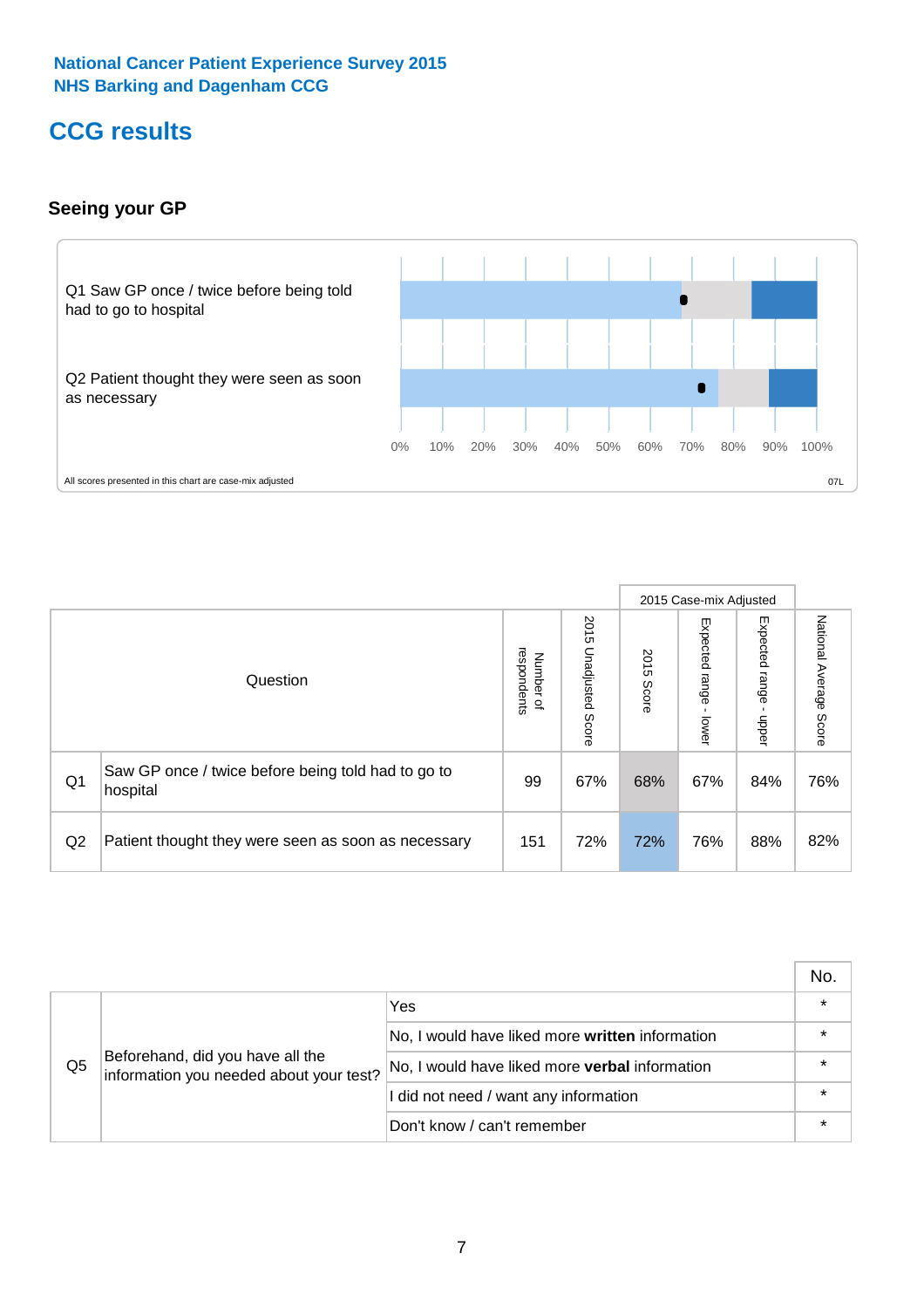#### **Diagnostic tests**



|                |                                                                       |                                       |                             |               | 2015 Case-mix Adjusted  |                         |                           |
|----------------|-----------------------------------------------------------------------|---------------------------------------|-----------------------------|---------------|-------------------------|-------------------------|---------------------------|
|                | Question                                                              | respondents<br>Number<br>$\mathbf{Q}$ | 2015<br>Unadjusted<br>Score | 2015<br>Score | Expected range<br>lower | Expected range<br>nbber | National Average<br>Score |
| Q <sub>6</sub> | The length of time waiting for the test to be done was<br>about right | 130                                   | 82%                         | 83%           | 81%                     | 92%                     | 87%                       |
| Q7             | Given complete explanation of test results in<br>understandable way   | 128                                   | 78%                         | 81%           | 72%                     | 86%                     | 79%                       |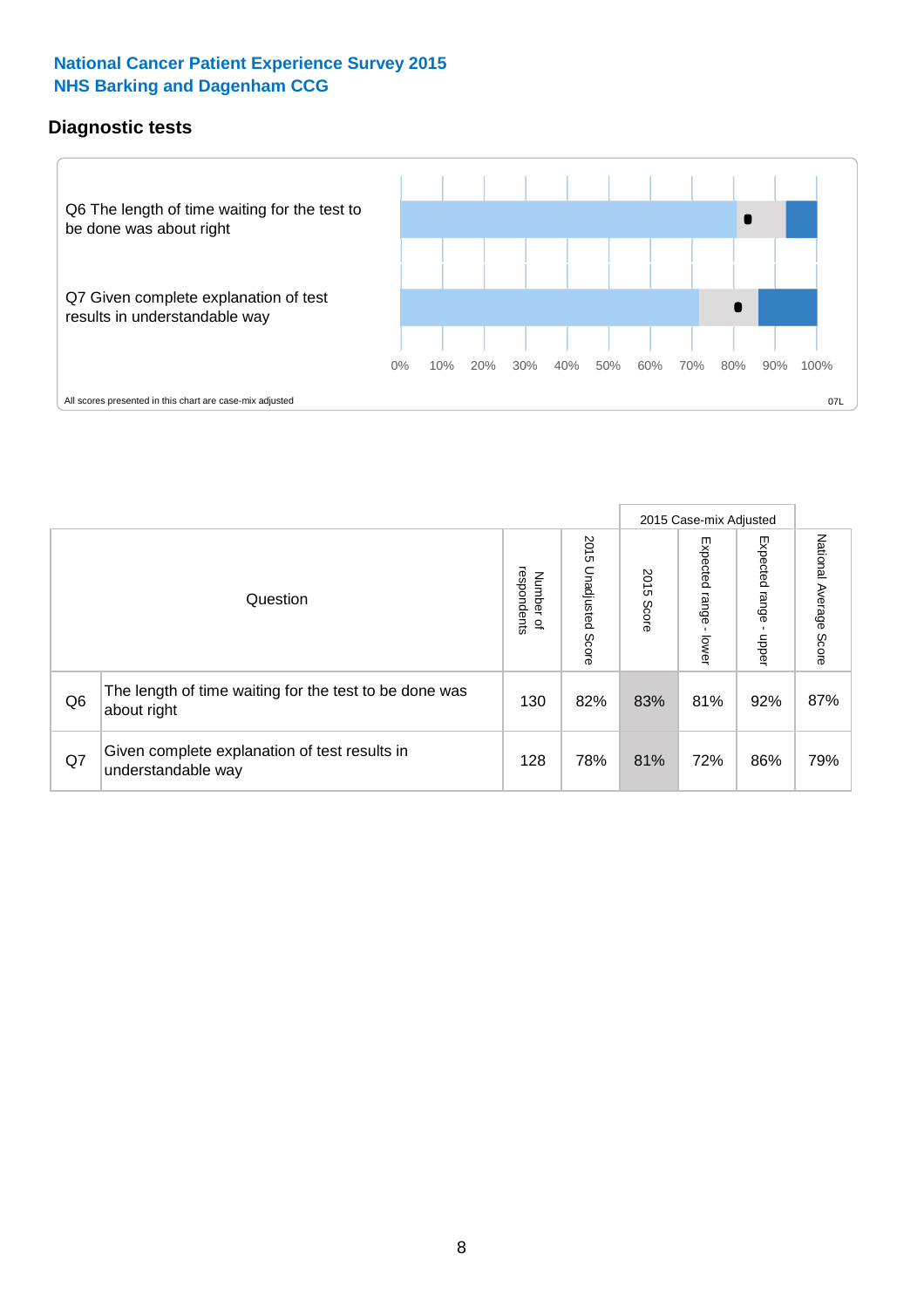#### **Finding out what was wrong with you**



|                |                                                                                            |                          |                       |                      | 2015 Case-mix Adjusted |                                         |                           |
|----------------|--------------------------------------------------------------------------------------------|--------------------------|-----------------------|----------------------|------------------------|-----------------------------------------|---------------------------|
|                | Question                                                                                   | respondents<br>Number of | 2015 Unadjusted Score | 2015<br><b>Score</b> | Expected range - lower | Expected range<br>$\mathbf{r}$<br>nbber | National Average<br>Score |
| Q8             | Patient told they could bring a family member or friend<br>when first told they had cancer | 138                      | 72%                   | 70%                  | 72%                    | 86%                                     | 79%                       |
| Q <sub>9</sub> | Patient felt they were told sensitively that they had cancer                               | 158                      | 82%                   | 81%                  | 79%                    | 90%                                     | 84%                       |
| Q10            | Patient completely understood the explanation of what<br>was wrong                         | 156                      | 74%                   | 76%                  | 66%                    | 80%                                     | 73%                       |
| Q11            | Patient given easy to understand written information<br>about the type of cancer they had  | 144                      | 70%                   | 72%                  | 64%                    | 79%                                     | 72%                       |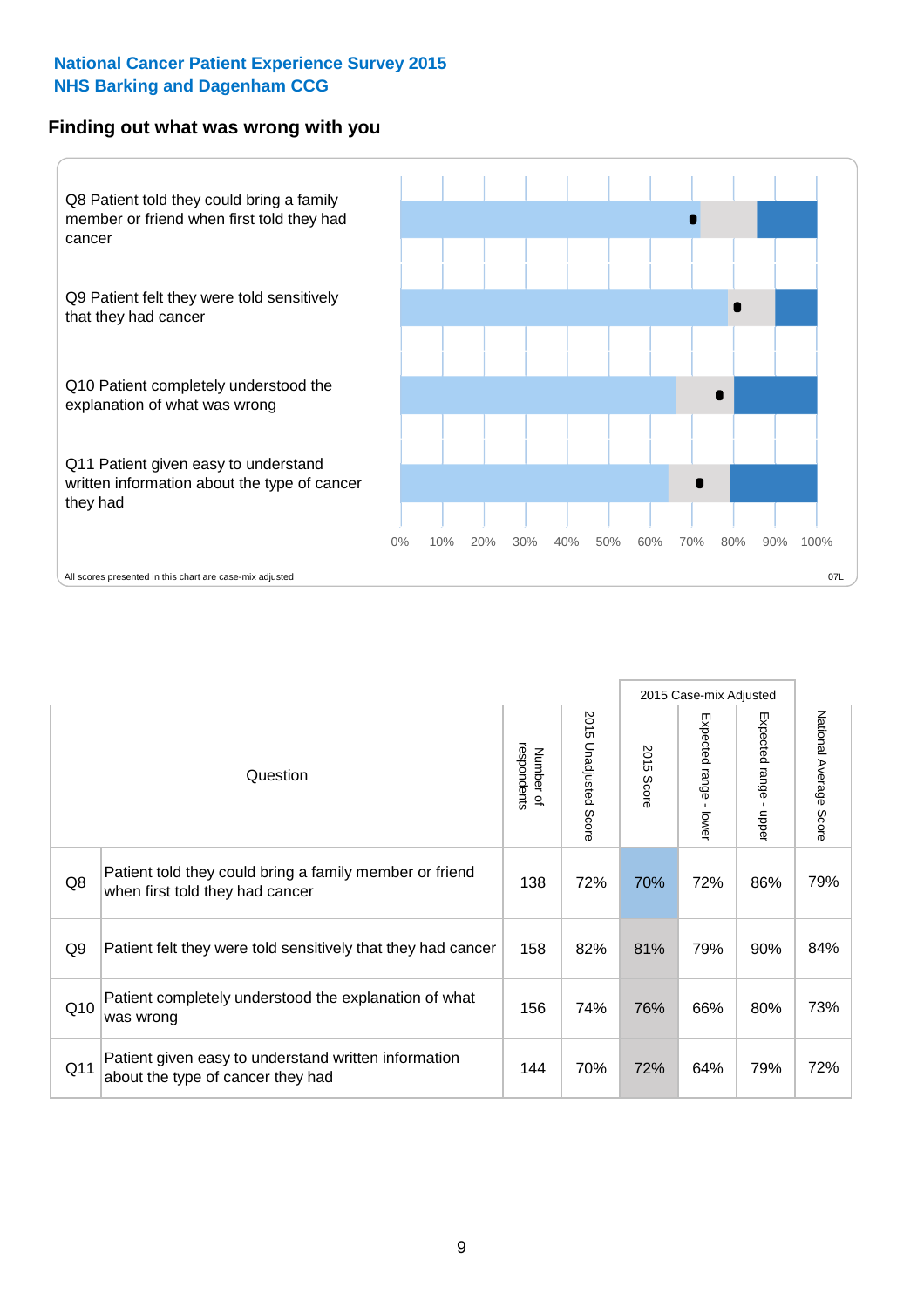#### **Finding out what was wrong with you**



|          |                                                                                         |                          |                          |               | 2015 Case-mix Adjusted                  |                        |                        |
|----------|-----------------------------------------------------------------------------------------|--------------------------|--------------------------|---------------|-----------------------------------------|------------------------|------------------------|
| Question |                                                                                         | Number of<br>respondents | 2015<br>Unadjusted Score | 2015<br>Score | Expected range<br>$\mathbf{I}$<br>lower | Expected range - upper | National Average Score |
| Q12      | Patient felt that treatment options were completely<br>explained                        | 132                      | 86%                      | 87%           | 76%                                     | 89%                    | 83%                    |
| Q13      | Possible side effects explained in an understandable way                                | 151                      | 75%                      | 75%           | 66%                                     | 80%                    | 73%                    |
| Q14      | Patient given practical advice and support in dealing with<br>side effects of treatment | 145                      | 72%                      | 72%           | 59%                                     | 74%                    | 66%                    |
| Q15      | Patient definitely told about side effects that could affect<br>them in the future      | 144                      | 59%                      | 59%           | 46%                                     | 63%                    | 54%                    |
| Q16      | Patient definitely involved in decisions about care and<br>treatment                    | 151                      | 72%                      | 75%           | 71%                                     | 84%                    | 78%                    |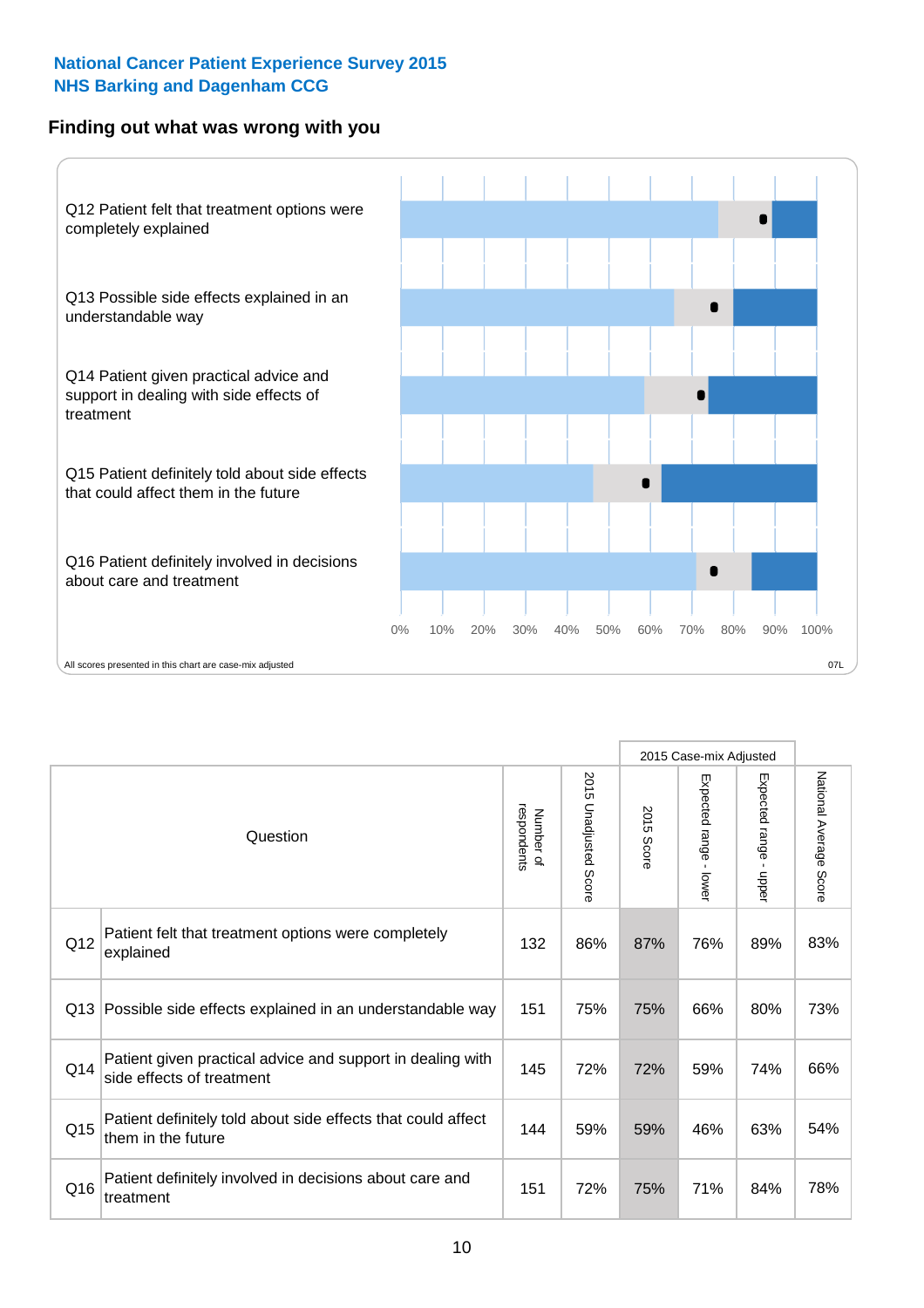#### **Clinical Nurse Specialist**



|     |                                                                                     |                          |                       |               | 2015 Case-mix Adjusted  |                              |                                  |
|-----|-------------------------------------------------------------------------------------|--------------------------|-----------------------|---------------|-------------------------|------------------------------|----------------------------------|
|     | Question                                                                            | respondents<br>Number of | 2015 Unadjusted Score | 2015<br>Score | Expected range<br>lower | Expected<br>l range<br>nbber | National Average<br><b>Score</b> |
| Q17 | Patient given the name of the CNS who would support<br>them through their treatment | 155                      | 90%                   | 91%           | 85%                     | 95%                          | 90%                              |
|     | Q18 Patient found it easy to contact their CNS                                      | 125                      | 77%                   | 77%           | 80%                     | 93%                          | 87%                              |
| Q19 | Get understandable answers to important questions all or<br>most of the time        | 118                      | 84%                   | 87%           | 83%                     | 94%                          | 89%                              |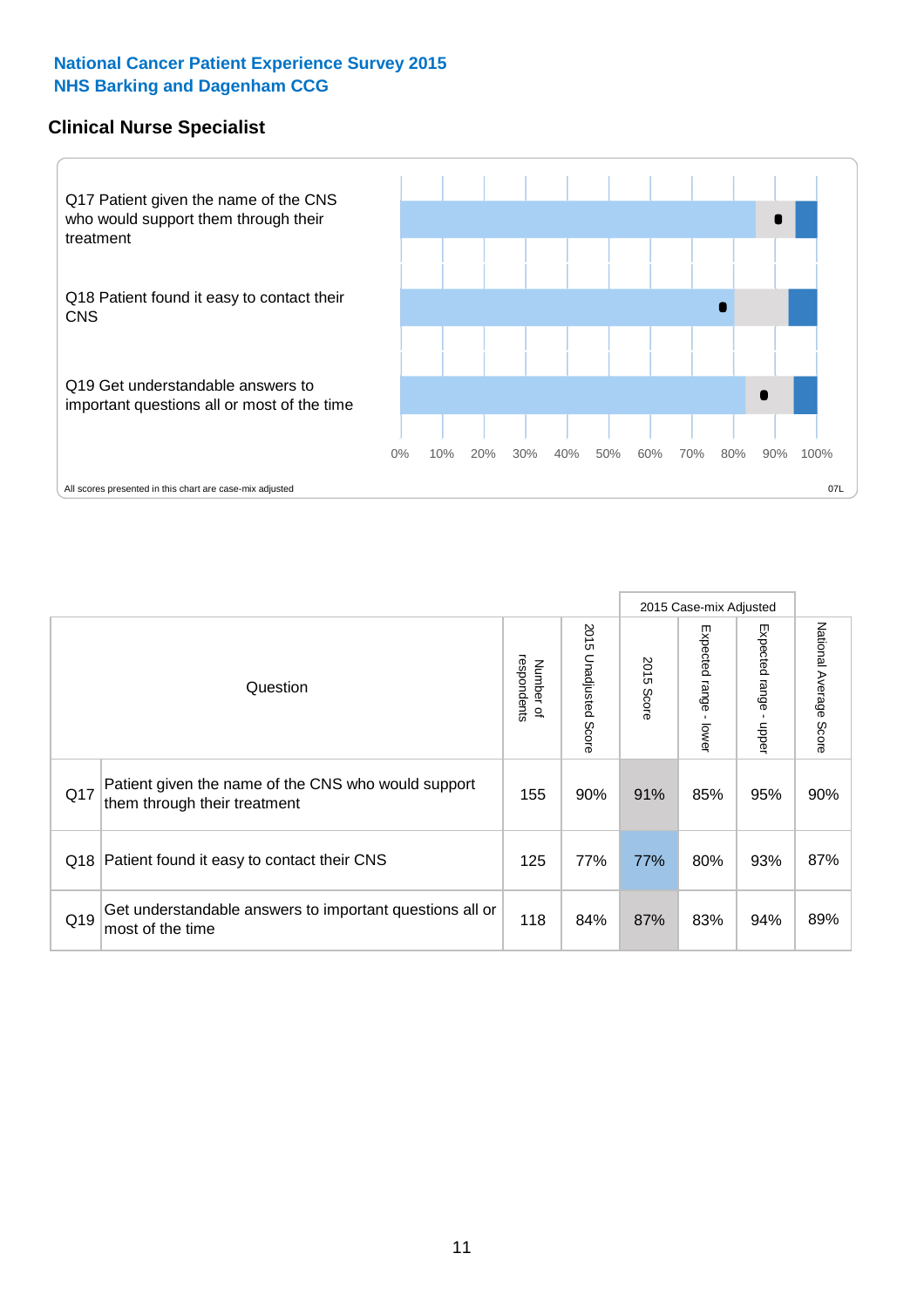#### **Support for people with cancer**



2015 Case-mix Adjusted 2015 Unadjusted S 2015 Unadjusted Score Number of<br>respondents 2015 Score respondents 2015 Score Number of Question

|                 | Question                                                                                   | respondents<br>Number of | 2015 Unadjusted Score | 2015<br>Score | Expected range<br>lower | Expected range<br>nbber | National Average<br>Score |
|-----------------|--------------------------------------------------------------------------------------------|--------------------------|-----------------------|---------------|-------------------------|-------------------------|---------------------------|
| Q20             | Hospital staff gave information about support groups                                       | 124                      | 73%                   | 76%           | 76%                     | 90%                     | 83%                       |
| Q <sub>21</sub> | Hospital staff gave information about impact cancer could<br>have on day to day activities | 115                      | 77%                   | 78%           | 74%                     | 88%                     | 81%                       |
| Q22             | Hospital staff gave information on getting financial help                                  | 102                      | 59%                   | 57%           | 45%                     | 64%                     | 55%                       |
| Q23             | Hospital staff told patient they could get free prescriptions                              | 95                       | 89%                   | 90%           | 72%                     | 88%                     | 80%                       |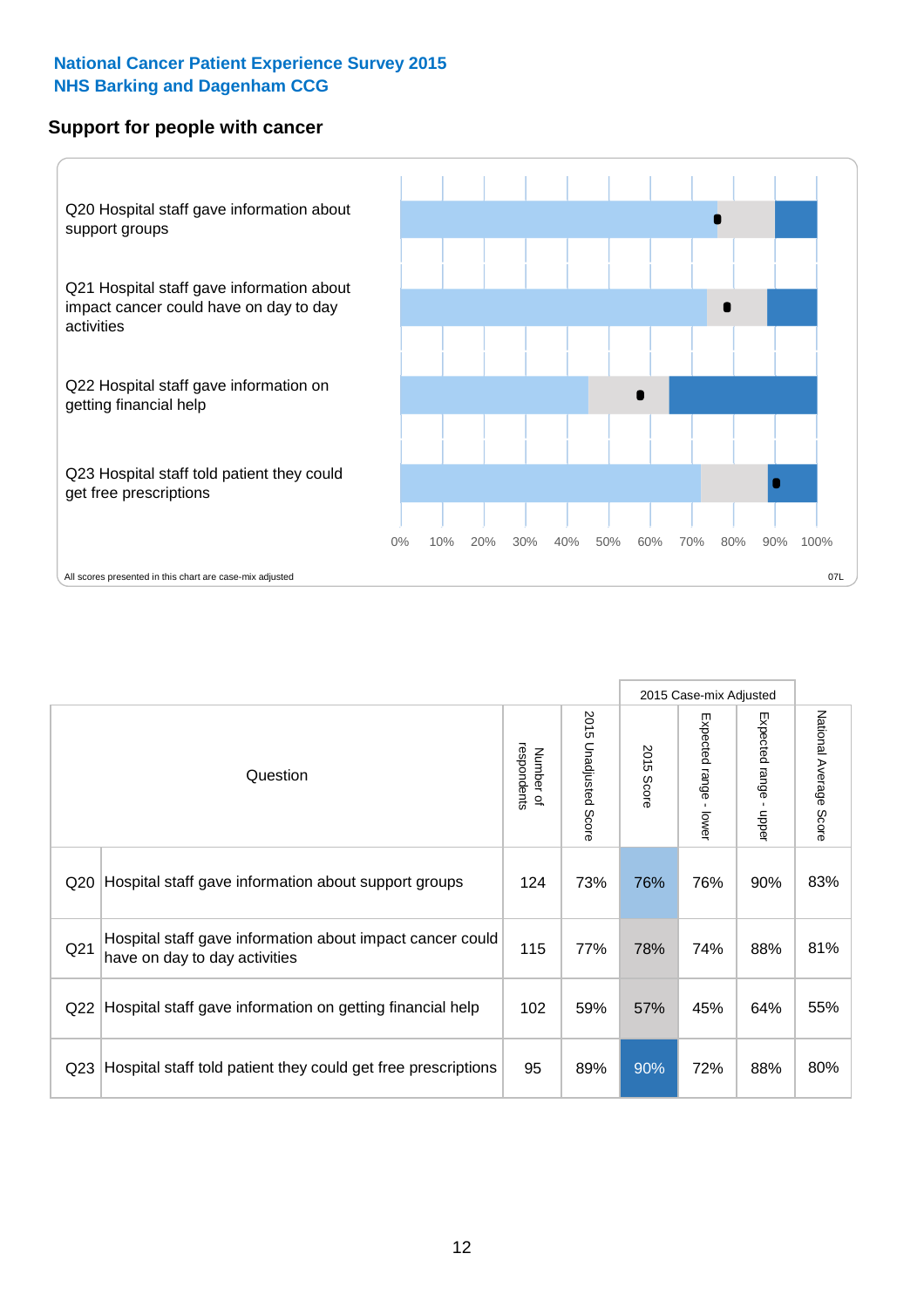#### **Operations**



|     |                                                                 |                                              |                             |                   | 2015 Case-mix Adjusted     |                            |                              |
|-----|-----------------------------------------------------------------|----------------------------------------------|-----------------------------|-------------------|----------------------------|----------------------------|------------------------------|
|     | Question                                                        | respondents<br>Number<br>$\overline{\sigma}$ | 2015<br>Unadjusted<br>Score | 201<br>c<br>Score | Expected<br>range<br>lower | Expected<br>range<br>doper | National<br>Average<br>Score |
| Q26 | Staff explained how operation had gone in<br>understandable way | 85                                           | 80%                         | 82%               | 69%                        | 86%                        | 78%                          |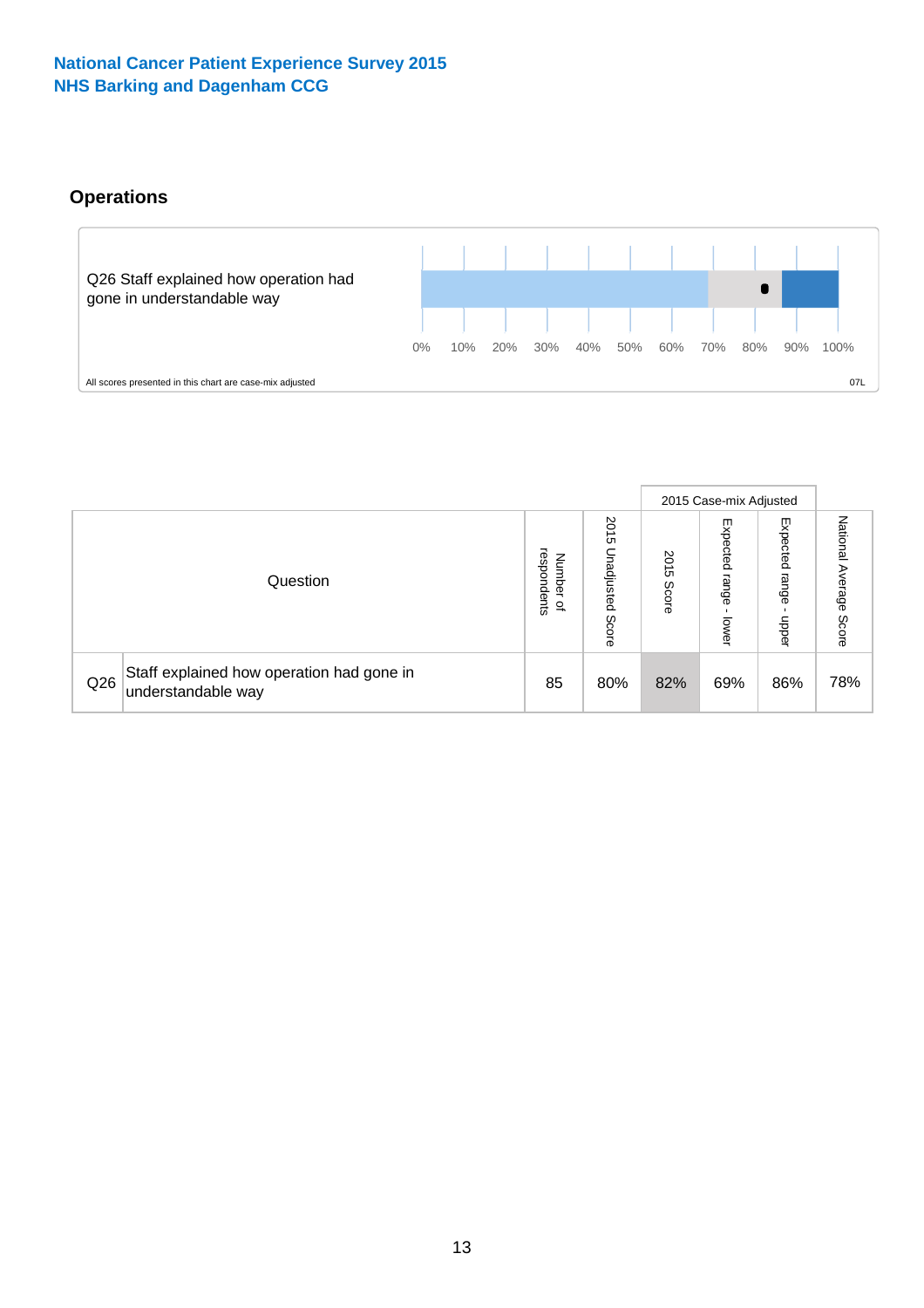#### **Hospital care as an inpatient (Part 1 of 3)**



All scores presented in this chart are case-mix adjusted  $07L$ 

|                 |                                                                                           |                          |                          |                      | 2015 Case-mix Adjusted                  |                           |                        |
|-----------------|-------------------------------------------------------------------------------------------|--------------------------|--------------------------|----------------------|-----------------------------------------|---------------------------|------------------------|
|                 | Question                                                                                  | respondents<br>Number of | 2015<br>Unadjusted Score | 2015<br><b>Score</b> | Expected range<br>$\mathbf{I}$<br>lower | Expected range<br>- nbber | National Average Score |
| Q28             | Groups of doctors or nurses did not talk in front of patient<br>as if they were not there | 101                      | 68%                      | 72%                  | 74%                                     | 89%                       | 81%                    |
| Q29             | Patient had confidence and trust in all doctors treating<br>them                          | 102                      | 84%                      | 85%                  | 77%                                     | 91%                       | 84%                    |
| Q30             | Patient's family or someone close definitely had<br>opportunity to talk to doctor         | 86                       | 77%                      | 76%                  | 63%                                     | 82%                       | 72%                    |
| Q <sub>31</sub> | Patient had confidence and trust in all ward nurses                                       | 104                      | 69%                      | 67%                  | 64%                                     | 81%                       | 72%                    |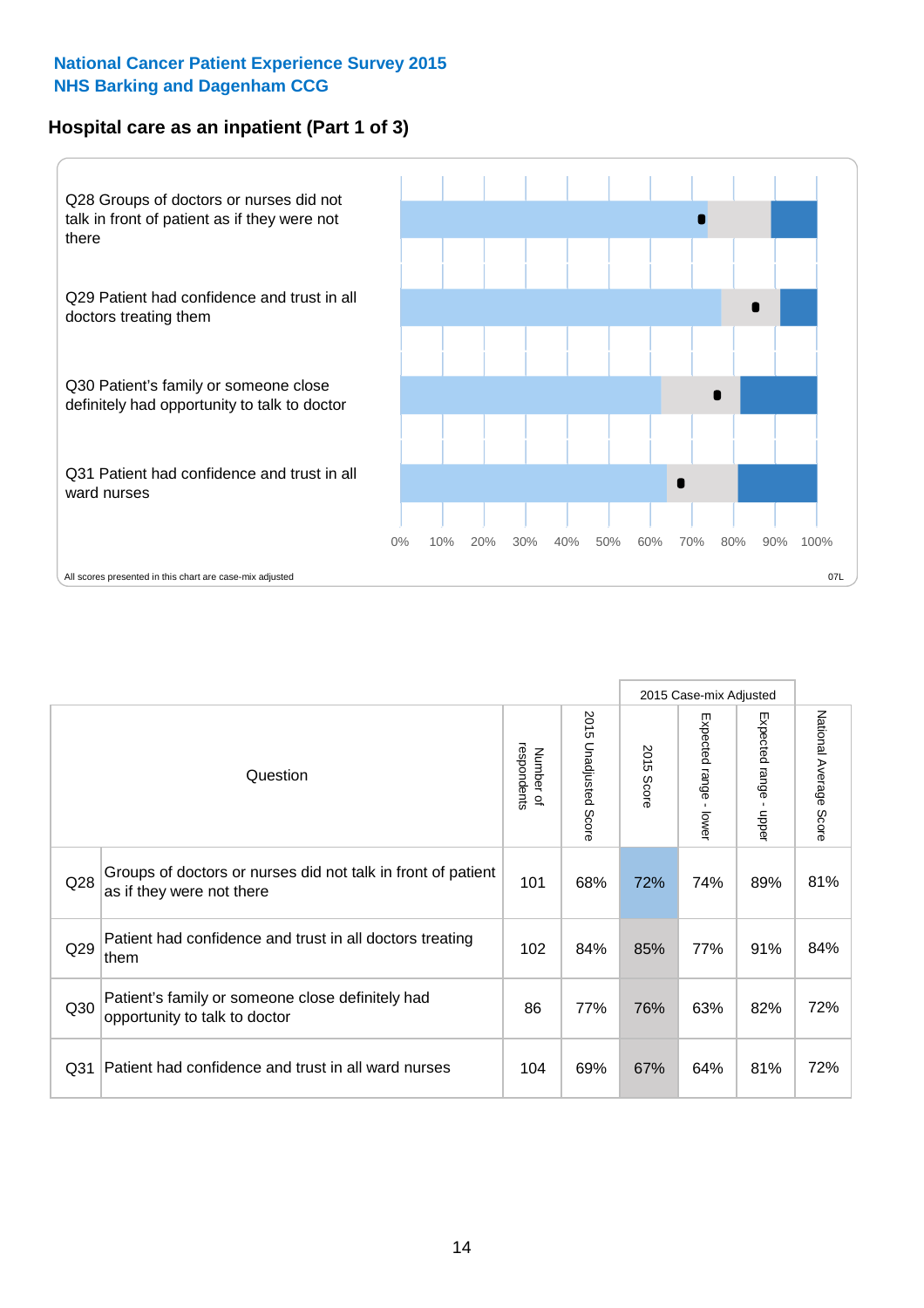#### **Hospital care as an inpatient (Part 2 of 3)**



2015 Case-mix Adjusted National Average Score 2015 Unadjusted Score Expected range - lower Expected range - upper 2015 Unadjusted Score Expected range - upper Expected range - lower Number of<br>respondents respondents 2015 Score 2015 Score Number of Question Q32 |Always / nearly always enough nurses on duty  $\qquad \qquad \mid 103 \mid 59\% \mid 60\% \mid 57\% \mid 75\% \mid 66\%$ Q33 104 70% 70% 55% 78% All staff asked patient what name they preferred to be called by 67% Q34 103 83% 83% 78% 92% Always given enough privacy when discussing condition or treatment 85% Patient was able to discuss worries or fears with staff during visit during visit  $\frac{32}{52}$  and  $\frac{32}{52}$  and  $\frac{32}{52}$  and  $\frac{32}{52}$  and  $\frac{32}{52}$  and  $\frac{32}{52}$  and  $\frac{32}{52}$  and  $\frac{32}{52}$  and  $\frac{32}{52}$  and  $\frac{32}{52}$  and  $\frac{32}{52}$  and  $\frac{32}{52}$  and  $\frac$ Q35 decision with the discussion of the control of the control of the control of the control of the control of the control of the control of the control of the control of the control of the control of the control of the co

National Average Score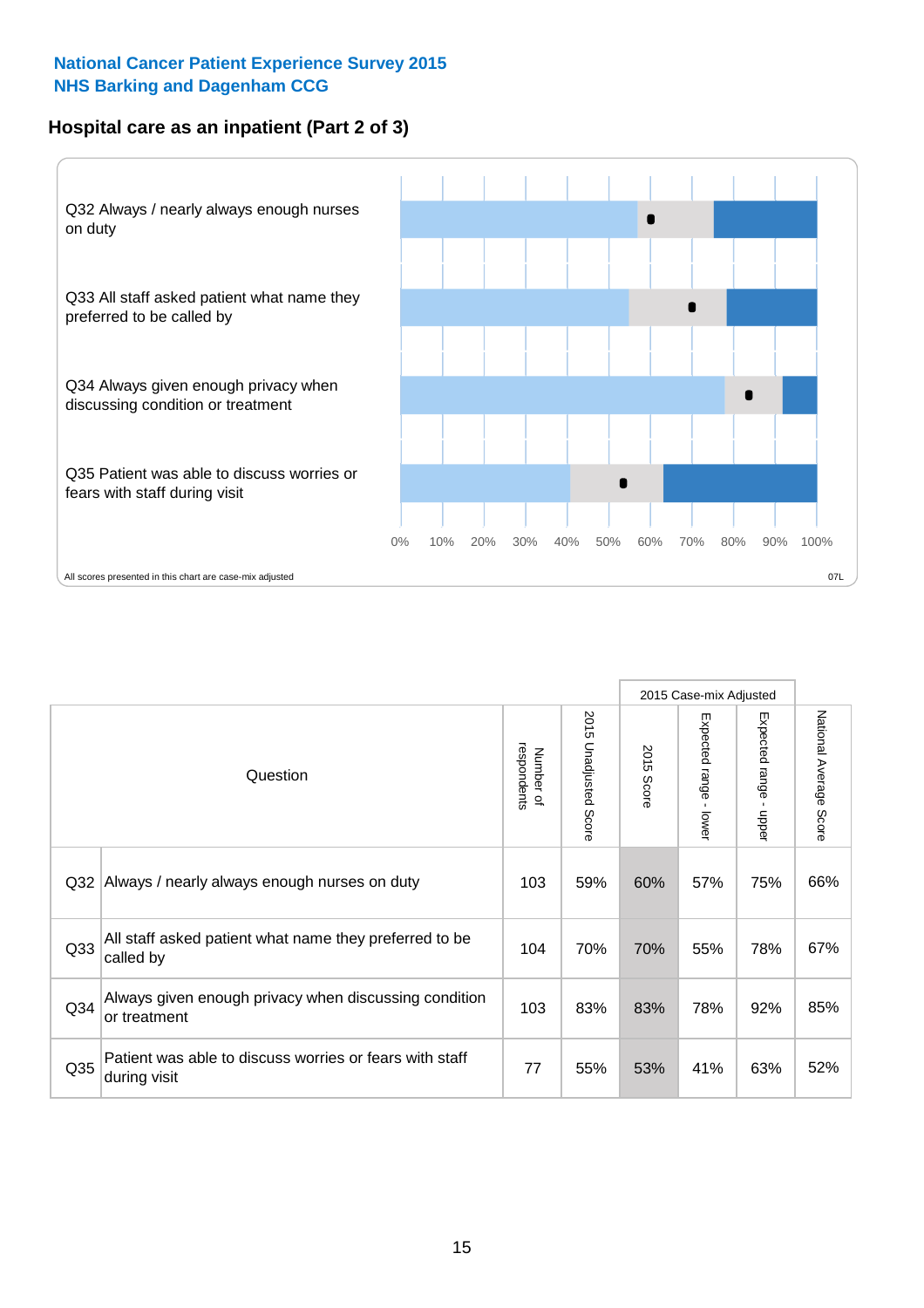#### **Hospital care as an inpatient (Part 3 of 3)**



|                 |                                                                                     |                          |                          |            | 2015 Case-mix Adjusted |                                           |                                  |
|-----------------|-------------------------------------------------------------------------------------|--------------------------|--------------------------|------------|------------------------|-------------------------------------------|----------------------------------|
|                 | Question                                                                            | respondents<br>Number of | 2015<br>Unadjusted Score | 2015 Score | Expected range - lower | Expected range<br>$\blacksquare$<br>nbber | National Average<br><b>Score</b> |
| Q36             | Hospital staff definitely did everything to help control pain                       | 91                       | 73%                      | 74%        | 76%                    | 91%                                       | 84%                              |
| Q <sub>37</sub> | Always treated with respect and dignity by staff                                    | 103                      | 85%                      | 86%        | 81%                    | 94%                                       | 87%                              |
| Q <sub>38</sub> | Given clear written information about what should / should<br>not do post discharge | 96                       | 78%                      | 78%        | 77%                    | 92%                                       | 84%                              |
| Q <sub>39</sub> | Staff told patient who to contact if worried post discharge                         | 102                      | 90%                      | 91%        | 89%                    | 98%                                       | 94%                              |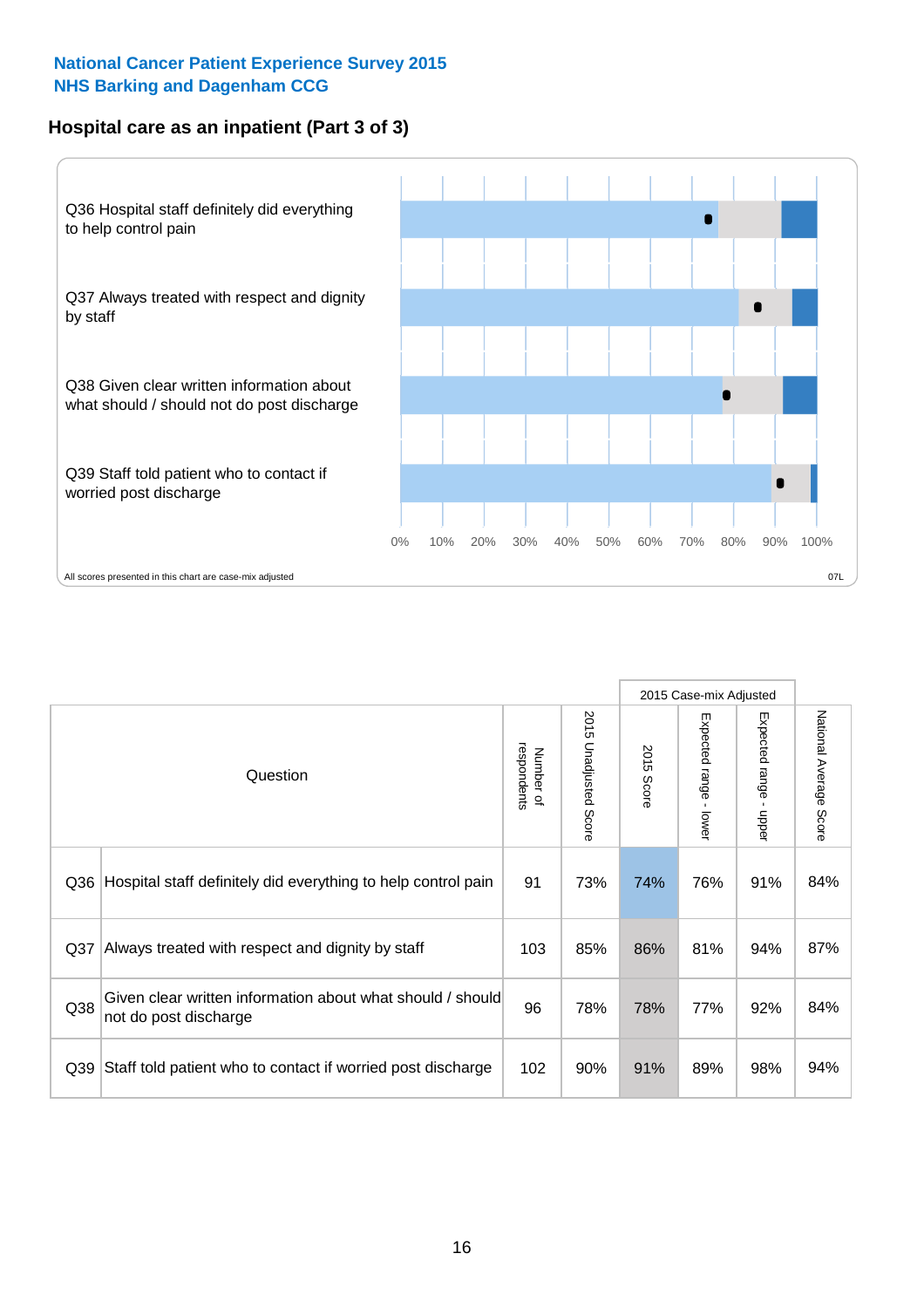#### **Hospital care as a day patient / outpatient (Part 1 of 2)**



|     |                                                                                    |                          |                                 |               | 2015 Case-mix Adjusted                  |                                         |                        |
|-----|------------------------------------------------------------------------------------|--------------------------|---------------------------------|---------------|-----------------------------------------|-----------------------------------------|------------------------|
|     | Question                                                                           | respondents<br>Number of | 2015<br><b>Unadjusted Score</b> | 2015<br>Score | Expected range<br>$\mathbf{I}$<br>lower | Expected range<br>$\mathbf{r}$<br>nbber | National Average Score |
| Q41 | Patient was able to discuss worries or fears with staff<br>during visit            | 119                      | 64%                             | 66%           | 62%                                     | 78%                                     | 70%                    |
| Q42 | Doctor had the right notes and other documentation with<br>them                    | 142                      | 94%                             | 94%           | 92%                                     | 99%                                     | 96%                    |
| Q44 | Beforehand patient had all information needed about<br>radiotherapy treatment      | 64                       | 83%                             | 83%           | 77%                                     | 94%                                     | 86%                    |
| Q45 | Patient given understandable information about whether<br>radiotherapy was working | 51                       | 55%                             | 54%           | 46%                                     | 73%                                     | 60%                    |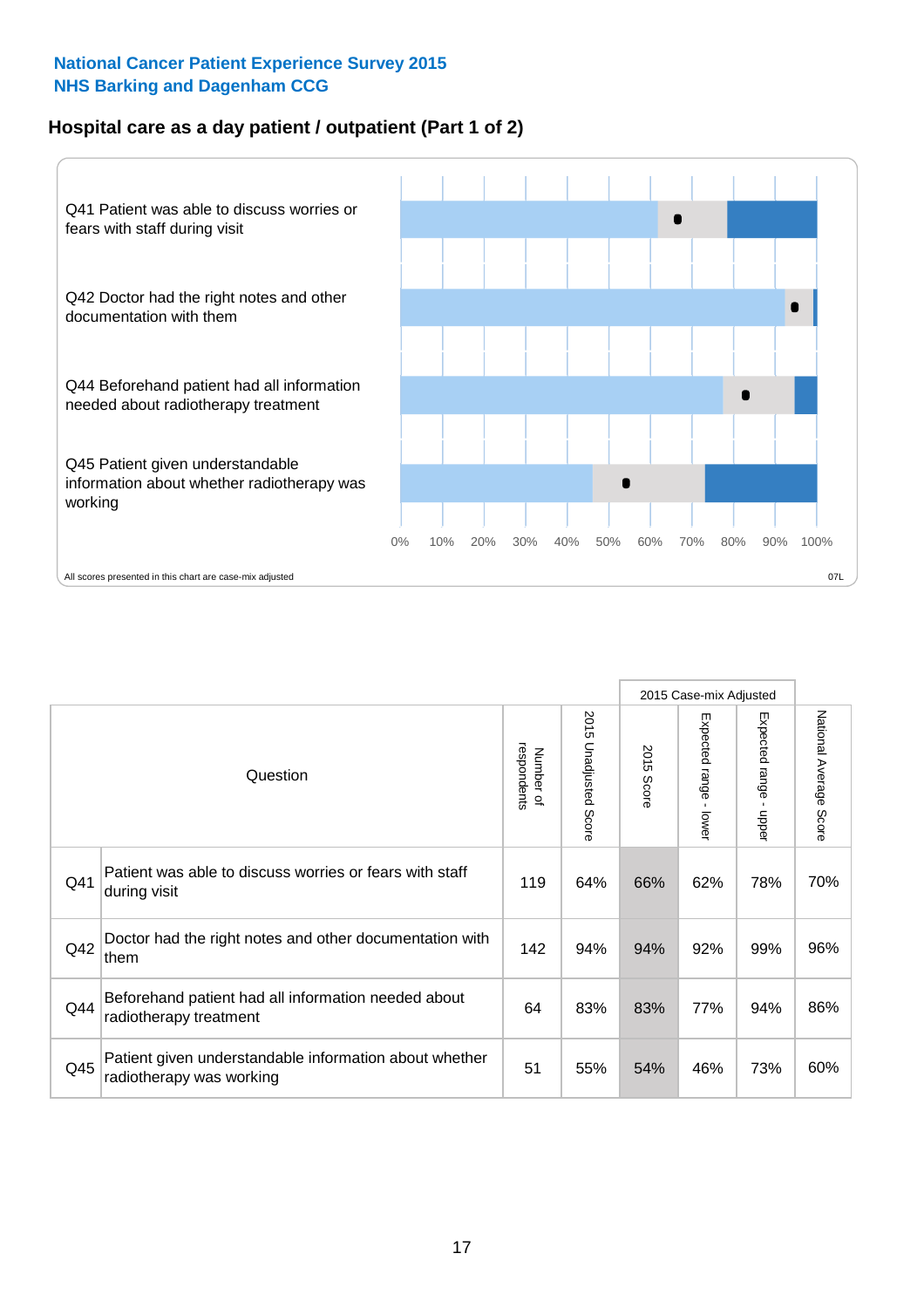#### **Hospital care as a day patient / outpatient (Part 2 of 2)**



|     |                                                                                    |                          |                             |               | 2015 Case-mix Adjusted       |                         |                           |
|-----|------------------------------------------------------------------------------------|--------------------------|-----------------------------|---------------|------------------------------|-------------------------|---------------------------|
|     | Question                                                                           | Number of<br>respondents | 2015<br>Unadjusted<br>Score | 2015<br>Score | Expected<br>I range<br>lower | Expected range<br>nbber | National Average<br>Score |
| Q47 | Beforehand patient had all information needed about<br>chemotherapy treatment      | 84                       | 82%                         | 83%           | 76%                          | 92%                     | 84%                       |
| Q48 | Patient given understandable information about whether<br>chemotherapy was working | 75                       | 76%                         | 77%           | 57%                          | 78%                     | 68%                       |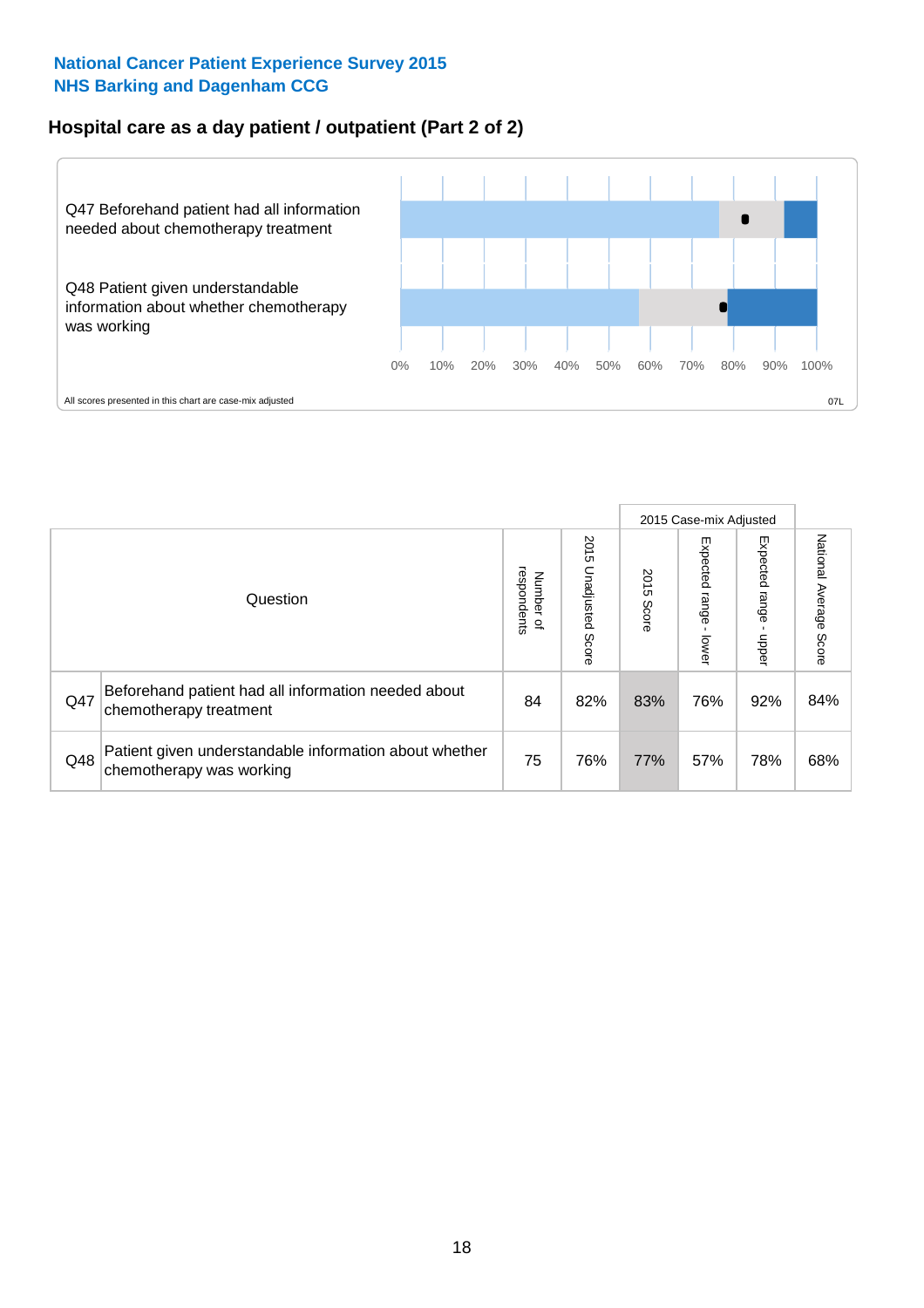#### **Home care and support**



2015 Case-mix Adjusted 2015 Unadjusted Score Expected range - upper National Average Score 2015 Unadjusted Score Expected range - lower National Average Score Expected range - lower Expected range - upper Number of<br>respondents respondents 2015 Score 2015 Score Number of Question Hospital staff gave family or someone close all the Q49 134 56% 57% 49% 66% information needed to help with care at home 58% Patient definitely given enough support from health or  $\frac{1050}{\sqrt{100}}$  social services during treatment  $\frac{101}{\sqrt{100}}$   $\frac{37\%}{\sqrt{100}}$   $\frac{39\%}{\sqrt{100}}$   $\frac{43\%}{\sqrt{100}}$  64%  $\frac{54\%}{\sqrt{100}}$ Patient definitely given enough support from health or  $\frac{1}{2}$  and the dominary given enough support nominealitier  $\frac{1}{2}$  69 30% 33% 33% 56% 45%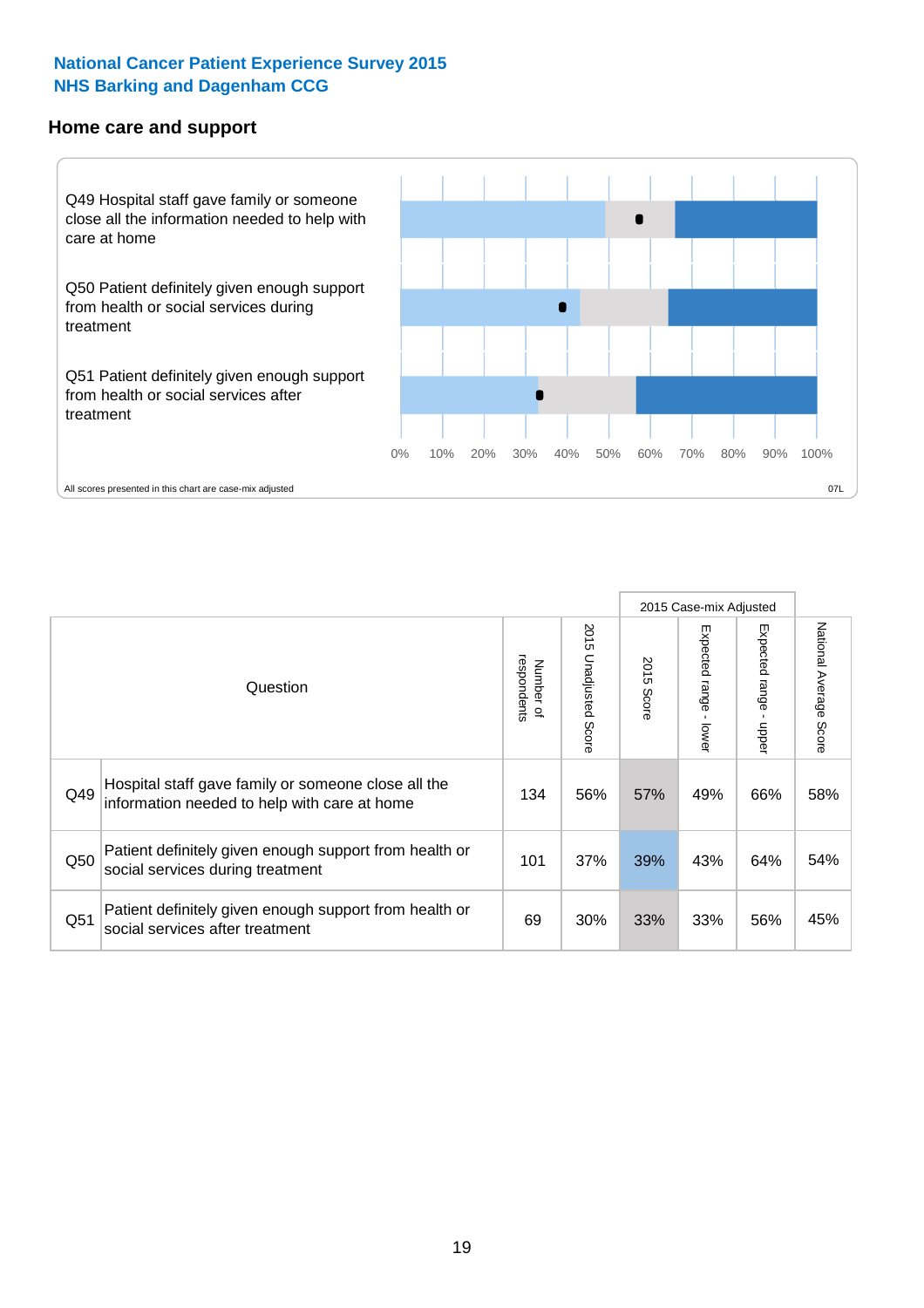#### **Care from your general practice**



|     |                                                                           |                                       |                             |               | 2015 Case-mix Adjusted      |                         |                           |
|-----|---------------------------------------------------------------------------|---------------------------------------|-----------------------------|---------------|-----------------------------|-------------------------|---------------------------|
|     | Question                                                                  | respondents<br>Number<br>$\mathbf{Q}$ | 2015<br>Unadjusted<br>Score | 2015<br>Score | Expected<br> range<br>lower | Expected range<br>doper | National Average<br>Score |
| Q52 | GP given enough information about patient's condition<br>and treatment    | 131                                   | 92%                         | 95%           | 92%                         | 99%                     | 95%                       |
| Q53 | Practice staff definitely did everything they could to<br>support patient | 115                                   | 61%                         | 63%           | 54%                         | 71%                     | 63%                       |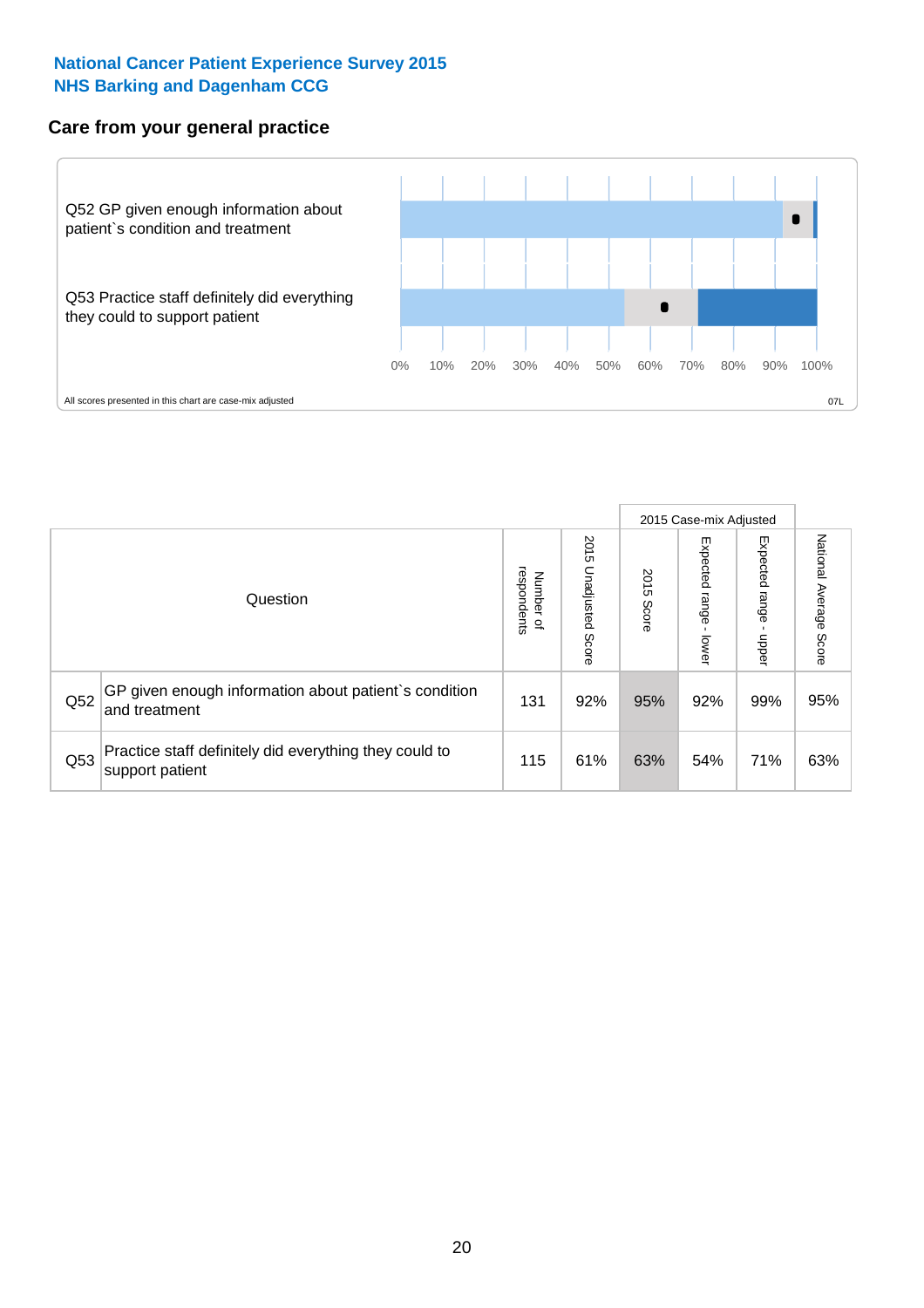#### **Your overall NHS care (Part 1 of 2)**



|     |                                                                    |                          |                                 |               | 2015 Case-mix Adjusted  |                                           |                        |
|-----|--------------------------------------------------------------------|--------------------------|---------------------------------|---------------|-------------------------|-------------------------------------------|------------------------|
|     | Question                                                           | respondents<br>Number of | 2015<br><b>Unadjusted Score</b> | 2015<br>Score | Expected range<br>lower | Expected range<br>$\blacksquare$<br>nbber | National Average Score |
| Q54 | Hospital and community staff always worked well together           | 157                      | 58%                             | 58%           | 53%                     | 69%                                       | 61%                    |
| Q55 | Patient given a care plan                                          | 118                      | 29%                             | 25%           | 24%                     | 42%                                       | 33%                    |
| Q56 | Overall the administration of the care was very good /<br>good     | 156                      | 85%                             | 84%           | 84%                     | 94%                                       | 89%                    |
| Q57 | Length of time for attending clinics and appointments was<br>right | 155                      | 63%                             | 62%           | 57%                     | 75%                                       | 66%                    |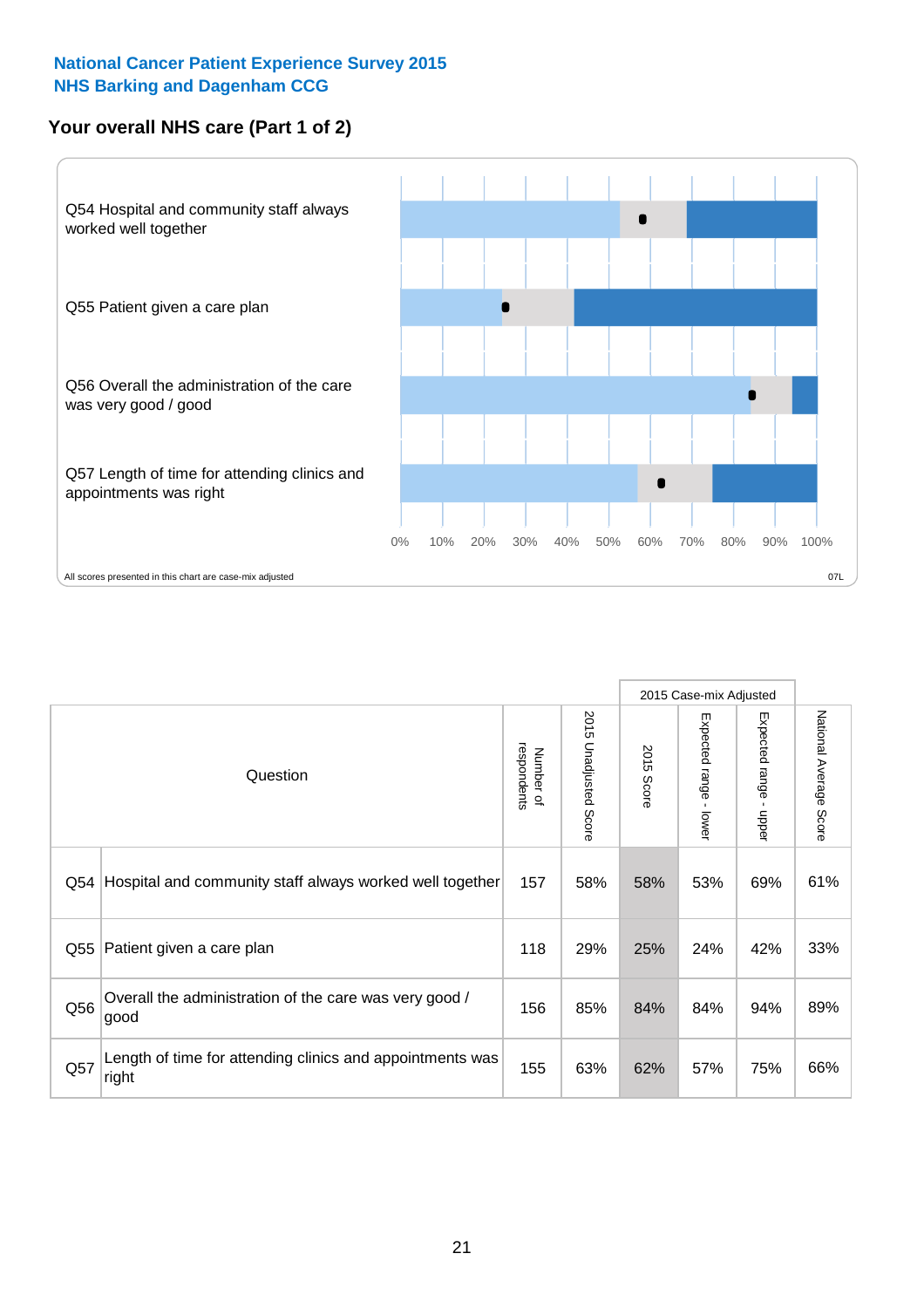#### **Your overall NHS care (Part 2 of 2)**



|     |                                                       |                                              |                             | 2015 Case-mix Adjusted |                            |                            |                        |
|-----|-------------------------------------------------------|----------------------------------------------|-----------------------------|------------------------|----------------------------|----------------------------|------------------------|
|     | Question                                              | respondents<br>Number<br>$\overline{\sigma}$ | 2015<br>Unadjusted<br>Score | 2015<br>Score          | Expected<br>range<br>lower | Expected<br>range<br>doper | National Average Score |
| Q58 | Taking part in cancer research discussed with patient | 154                                          | 24%                         | 25%                    | 19%                        | 37%                        | 28%                    |



|     |                                                                        |                                              |                             |               | 2015 Case-mix Adjusted                             |                                                       |                                     |
|-----|------------------------------------------------------------------------|----------------------------------------------|-----------------------------|---------------|----------------------------------------------------|-------------------------------------------------------|-------------------------------------|
|     | Question                                                               | respondents<br>Number<br>$\overline{\sigma}$ | 2015<br>Unadjusted<br>Score | 2015<br>Score | OWer<br>limit<br>range<br>$\mathbf{a}$<br>expected | Upper<br>limit<br>range<br>$\overline{a}$<br>expected | National<br>Average<br><b>Score</b> |
| Q59 | Patient's average rating of care scored from very poor to<br>very good | 153                                          | 8.4                         | 8.5           | 8.5                                                | 8.9                                                   | 8.7                                 |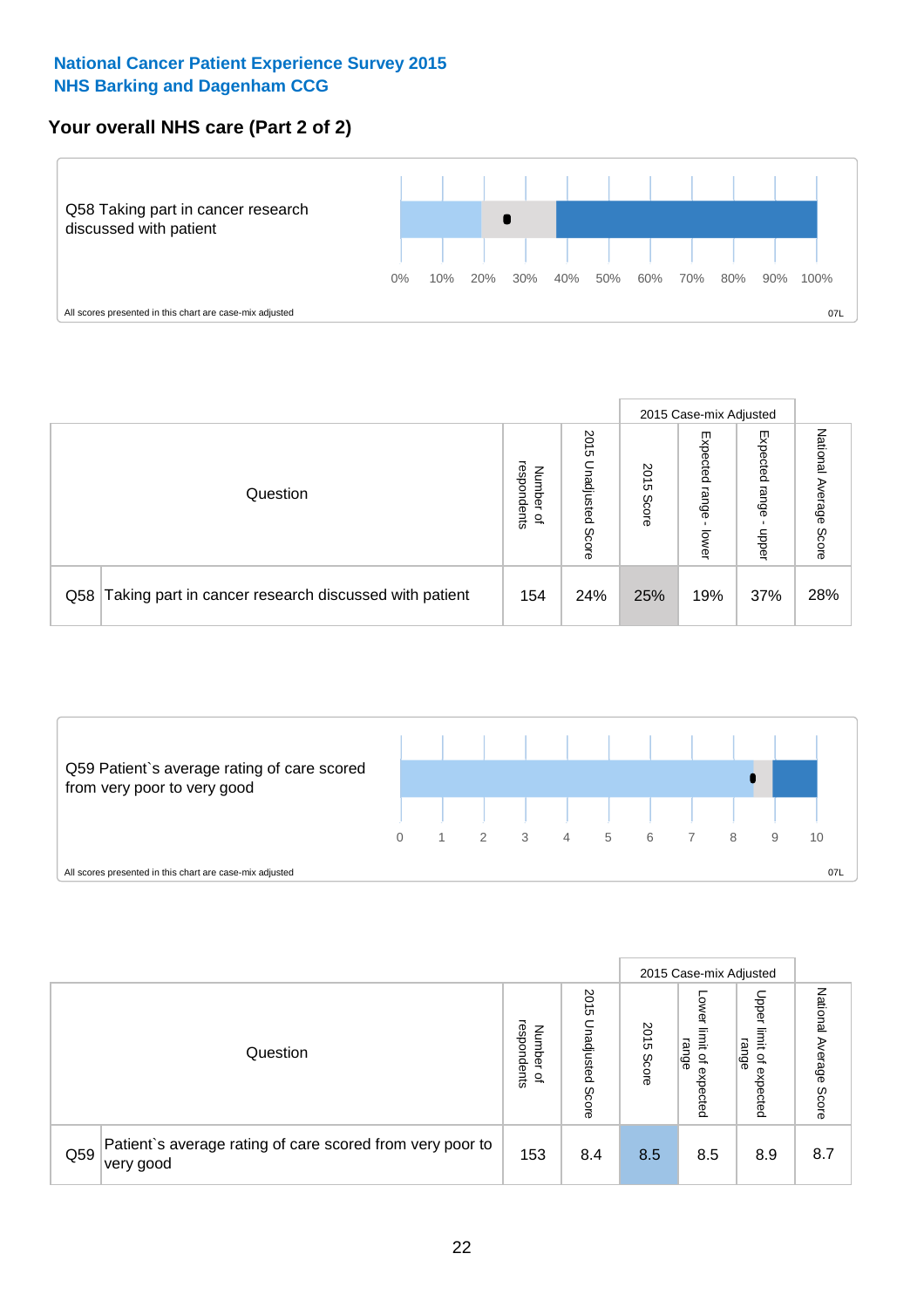### **Comparisons by tumour group for this CCG**

The following tables show the unadjusted CCG and the national percentage scores for each question broken down by tumour group. Where a cell in the table contains an asterisk this indicates that the number of patients in that group was below 21 and too small to display. Where a cell in the table contains "n.a." this indicates that there were no respondents for that tumour group.

### **Seeing your GP**

|                      | Q1. Saw GP once /<br>had to go to hospital | twice before being told | Q2. Patient thought<br>they were seen as<br>soon as necessary |                 |  |
|----------------------|--------------------------------------------|-------------------------|---------------------------------------------------------------|-----------------|--|
| <b>Cancer type</b>   | This CCG <sup>\$</sup>                     | <b>National</b>         | This CCG <sup>\$</sup>                                        | <b>National</b> |  |
| Brain / CNS          | n.a.                                       | 60%                     | n.a.                                                          | 77%             |  |
| <b>Breast</b>        | 81%                                        | 93%                     | 80%                                                           | 88%             |  |
| Colorectal / LGT     | $\star$                                    | 72%                     | $\star$                                                       | 80%             |  |
| Gynaecological       | $\star$                                    | 75%                     | $\star$                                                       | 78%             |  |
| Haematological       | $\star$                                    | 64%                     | 64%                                                           | 80%             |  |
| <b>Head and Neck</b> | $\star$                                    | 77%                     | $\star$                                                       | 79%             |  |
| Lung                 | $\star$                                    | 69%                     | $\star$                                                       | 83%             |  |
| Prostate             | $\star$                                    | 79%                     | $\star$                                                       | 85%             |  |
| Sarcoma              | $\star$                                    | 64%                     | $\star$                                                       | 69%             |  |
| Skin                 | $\star$                                    | 91%                     | $\star$                                                       | 87%             |  |
| <b>Upper Gastro</b>  | $\star$                                    | 70%                     | $\star$                                                       | 78%             |  |
| Urological           | $\star$                                    | 81%                     | $\star$                                                       | 84%             |  |
| Other                | $\star$                                    | 70%                     | $\star$                                                       | 78%             |  |
| <b>All Cancers</b>   | 67%                                        | 76%                     | 72%                                                           | 82%             |  |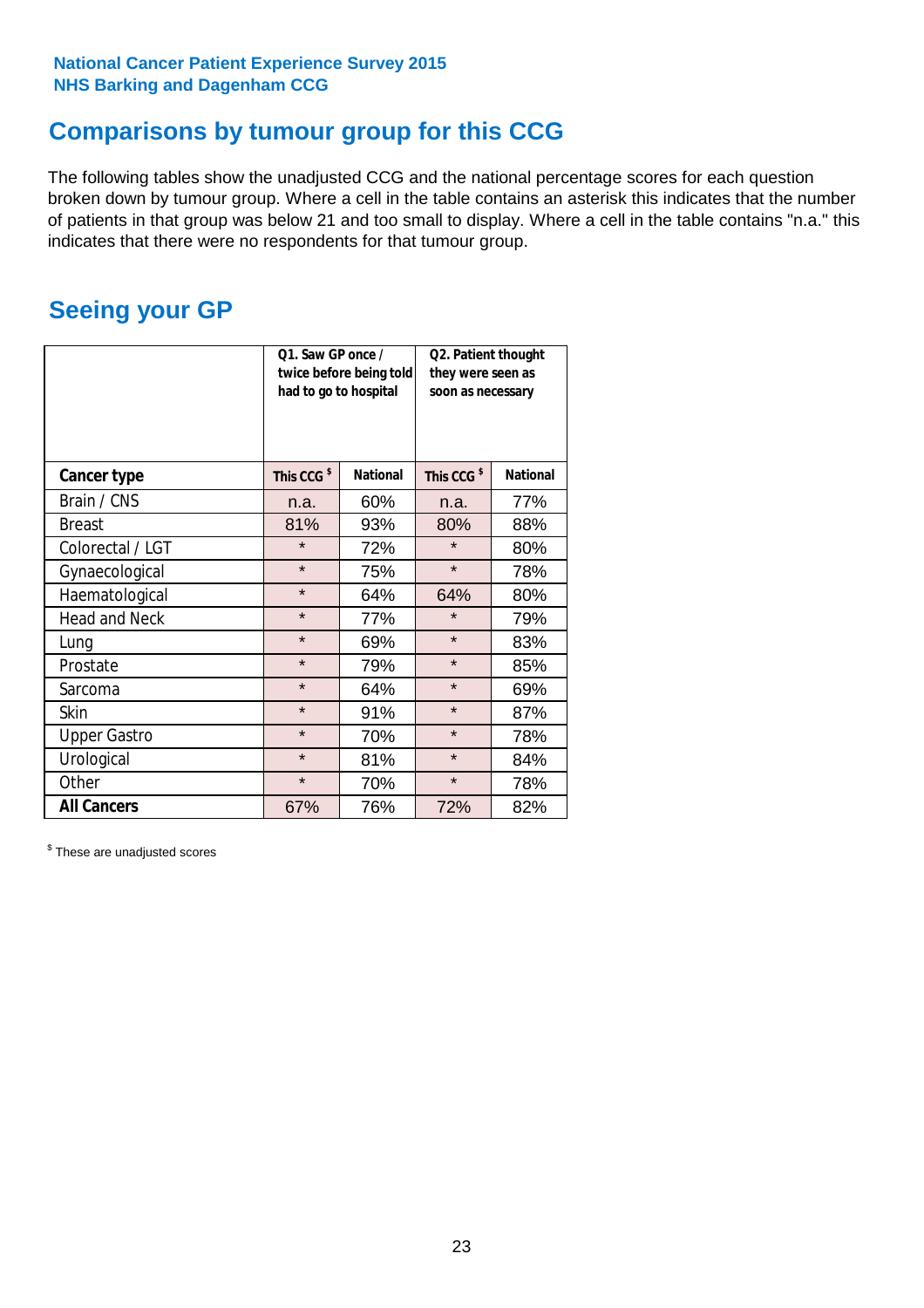## **Diagnostic tests**

|                      | be done was about<br>right | Q6. The length of time<br>waiting for the test to | Q7. Given complete<br>explanation of test<br>results in<br>understandable way |                 |  |
|----------------------|----------------------------|---------------------------------------------------|-------------------------------------------------------------------------------|-----------------|--|
| <b>Cancer type</b>   | This CCG <sup>\$</sup>     | <b>National</b>                                   | This CCG <sup>\$</sup>                                                        | <b>National</b> |  |
| Brain / CNS          | n.a.                       | 87%                                               | n.a.                                                                          | 69%             |  |
| <b>Breast</b>        | 80%                        | 90%                                               | 95%                                                                           | 82%             |  |
| Colorectal / LGT     | $\star$                    | 86%                                               | $\star$                                                                       | 81%             |  |
| Gynaecological       | $\star$                    | 84%                                               | $\star$                                                                       | 76%             |  |
| Haematological       | $\star$                    | 87%                                               | $\star$                                                                       | 76%             |  |
| <b>Head and Neck</b> | $\star$                    | 84%                                               | $\star$                                                                       | 77%             |  |
| Lung                 | $\star$                    | 87%                                               | $\star$                                                                       | 78%             |  |
| Prostate             | $\star$                    | 85%                                               | $\star$                                                                       | 79%             |  |
| Sarcoma              | $\star$                    | 81%                                               | $\star$                                                                       | 77%             |  |
| Skin                 | $\star$                    | 89%                                               | $\star$                                                                       | 85%             |  |
| <b>Upper Gastro</b>  | $\star$                    | 83%                                               | $\star$                                                                       | 77%             |  |
| Urological           | $\star$                    | 85%                                               | $\star$                                                                       | 78%             |  |
| Other                | $\star$                    | 85%                                               | $\star$                                                                       | 76%             |  |
| <b>All Cancers</b>   | 82%                        | 87%                                               | 78%                                                                           | 79%             |  |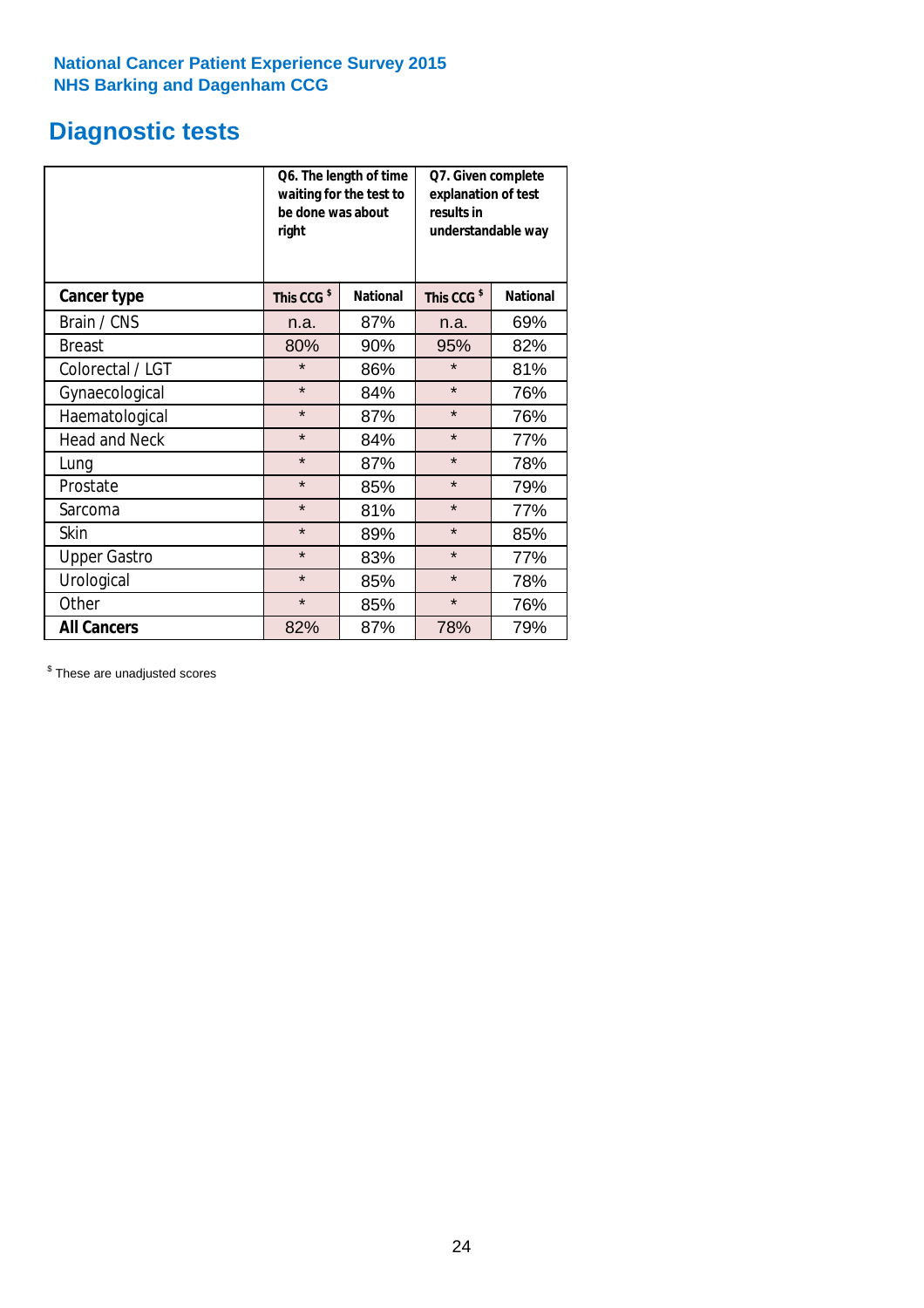## **Finding out what was wrong with you**

|                      | Q8. Patient told they<br>could bring a family<br>member or friend<br>when first told they<br>had cancer |                 | Q9. Patient felt they<br>were told sensitively<br>that they had cancer |                 |                        | Q10. Patient<br>completely understood<br>the explanation of<br>what was wrong |                        | Q11. Patient given<br>easy to understand<br>written information<br>about the type of<br>cancer they had |  |
|----------------------|---------------------------------------------------------------------------------------------------------|-----------------|------------------------------------------------------------------------|-----------------|------------------------|-------------------------------------------------------------------------------|------------------------|---------------------------------------------------------------------------------------------------------|--|
| Cancer type          | This CCG <sup>\$</sup>                                                                                  | <b>National</b> | This CCG <sup>\$</sup>                                                 | <b>National</b> | This CCG <sup>\$</sup> | <b>National</b>                                                               | This CCG <sup>\$</sup> | <b>National</b>                                                                                         |  |
| Brain / CNS          | n.a.                                                                                                    | 85%             | n.a.                                                                   | 79%             | n.a.                   | 60%                                                                           | n.a.                   | 62%                                                                                                     |  |
| <b>Breast</b>        | 74%                                                                                                     | 83%             | 82%                                                                    | 88%             | 80%                    | 78%                                                                           | 80%                    | 76%                                                                                                     |  |
| Colorectal / LGT     | $\star$                                                                                                 | 83%             | $\star$                                                                | 85%             | $\star$                | 79%                                                                           | $\star$                | 71%                                                                                                     |  |
| Gynaecological       | $\star$                                                                                                 | 75%             | $\star$                                                                | 83%             | $\star$                | 73%                                                                           | $\star$                | 69%                                                                                                     |  |
| Haematological       | $\star$                                                                                                 | 75%             | 84%                                                                    | 83%             | 72%                    | 60%                                                                           | $\star$                | 74%                                                                                                     |  |
| <b>Head and Neck</b> | $\star$                                                                                                 | 73%             | $\star$                                                                | 85%             | $\star$                | 75%                                                                           | $\star$                | 61%                                                                                                     |  |
| Lung                 | $\star$                                                                                                 | 80%             | $\star$                                                                | 83%             | $\star$                | 75%                                                                           | $\star$                | 66%                                                                                                     |  |
| Prostate             | $\star$                                                                                                 | 80%             | $\star$                                                                | 84%             | $\star$                | 78%                                                                           | $\star$                | 80%                                                                                                     |  |
| Sarcoma              | $\star$                                                                                                 | 77%             | $\star$                                                                | 82%             | $\star$                | 63%                                                                           | $\star$                | 61%                                                                                                     |  |
| Skin                 | $\star$                                                                                                 | 71%             | $\star$                                                                | 90%             | $\star$                | 83%                                                                           | $\star$                | 84%                                                                                                     |  |
| <b>Upper Gastro</b>  | $\star$                                                                                                 | 79%             | $\star$                                                                | 79%             | $\star$                | 72%                                                                           | $\star$                | 64%                                                                                                     |  |
| Urological           | $\star$                                                                                                 | 74%             | $\star$                                                                | 82%             | $\star$                | 76%                                                                           | $\star$                | 71%                                                                                                     |  |
| Other                | $\star$                                                                                                 | 77%             | $\star$                                                                | 82%             | $\star$                | 72%                                                                           | $\star$                | 61%                                                                                                     |  |
| <b>All Cancers</b>   | 72%                                                                                                     | 79%             | 82%                                                                    | 84%             | 74%                    | 73%                                                                           | 70%                    | 72%                                                                                                     |  |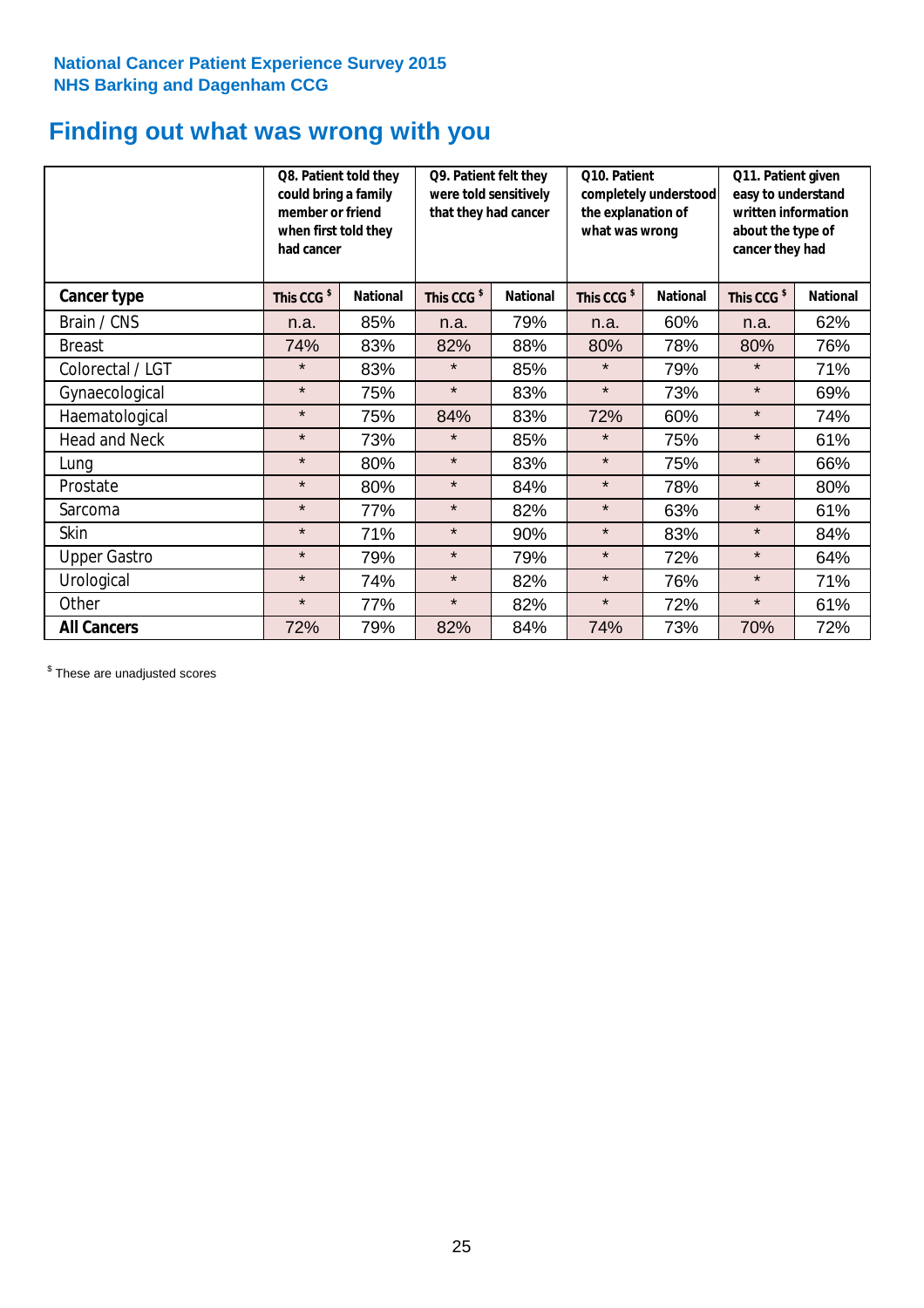### **Deciding the best treatment for you**

|                      | <b>O12. Patient felt that</b><br>treatment options<br>were completely<br>explained |                 | O13. Possible side<br>understandable way | effects explained in an | Q14. Patient given<br>practical advice and<br>support in dealing with<br>side effects of<br>treatment |                 |  |
|----------------------|------------------------------------------------------------------------------------|-----------------|------------------------------------------|-------------------------|-------------------------------------------------------------------------------------------------------|-----------------|--|
| <b>Cancer type</b>   | This CCG <sup>\$</sup>                                                             | <b>National</b> | This CCG <sup>\$</sup>                   | <b>National</b>         | This CCG <sup>\$</sup>                                                                                | <b>National</b> |  |
| Brain / CNS          | n.a.                                                                               | 80%             | n.a.                                     | 71%                     | n.a.                                                                                                  | 62%             |  |
| <b>Breast</b>        | 93%                                                                                | 84%             | 86%                                      | 76%                     | 83%                                                                                                   | 69%             |  |
| Colorectal / LGT     | $\star$                                                                            | 85%             | $\star$                                  | 75%                     | $\star$                                                                                               | 68%             |  |
| Gynaecological       | $\star$                                                                            | 84%             | $\star$                                  | 76%                     | $\star$                                                                                               | 68%             |  |
| Haematological       | 81%                                                                                | 81%             | 76%                                      | 69%                     | 64%                                                                                                   | 65%             |  |
| <b>Head and Neck</b> | $\star$                                                                            | 85%             | $\star$                                  | 72%                     | $\star$                                                                                               | 67%             |  |
| Lung                 | $\star$                                                                            | 84%             | $\star$                                  | 74%                     | $\star$                                                                                               | 69%             |  |
| Prostate             | $\star$                                                                            | 80%             | $\star$                                  | 71%                     | $\star$                                                                                               | 61%             |  |
| Sarcoma              | $\star$                                                                            | 82%             | $\star$                                  | 75%                     | $\star$                                                                                               | 66%             |  |
| Skin                 | $\star$                                                                            | 88%             | $\star$                                  | 75%                     | $\star$                                                                                               | 74%             |  |
| <b>Upper Gastro</b>  | $\star$                                                                            | 83%             | $\star$                                  | 72%                     | $\star$                                                                                               | 66%             |  |
| Urological           | $\star$                                                                            | 80%             | $\star$                                  | 69%                     | $\star$                                                                                               | 61%             |  |
| Other                | $\star$                                                                            | 80%             | $\star$                                  | 72%                     | $\star$                                                                                               | 64%             |  |
| <b>All Cancers</b>   | 86%                                                                                | 83%             | 75%                                      | 73%                     | 72%                                                                                                   | 66%             |  |

|                      | Q15. Patient definitely<br>told about side effects<br>that could affect them<br>in the future |                 |                        | Q16. Patient definitely<br>involved in decisions<br>about care and<br>treatment |  |  |
|----------------------|-----------------------------------------------------------------------------------------------|-----------------|------------------------|---------------------------------------------------------------------------------|--|--|
| <b>Cancer type</b>   | This CCG <sup>\$</sup>                                                                        | <b>National</b> | This CCG <sup>\$</sup> | <b>National</b>                                                                 |  |  |
| Brain / CNS          | n.a.                                                                                          | 56%             | n.a.                   | 74%                                                                             |  |  |
| <b>Breast</b>        | 70%                                                                                           | 55%             | 81%                    | 79%                                                                             |  |  |
| Colorectal / LGT     | $\star$                                                                                       | 56%             | $\star$                | 79%                                                                             |  |  |
| Gynaecological       | $\star$                                                                                       | 54%             |                        | 76%                                                                             |  |  |
| Haematological       | 50%<br>55%                                                                                    |                 | 78%                    | 77%                                                                             |  |  |
| <b>Head and Neck</b> | $\star$                                                                                       | 58%             | $\star$                | 76%                                                                             |  |  |
| Lung                 | $\star$                                                                                       | 54%             | $\star$                | 78%                                                                             |  |  |
| Prostate             | $\star$                                                                                       | 63%             | $\star$                | 79%                                                                             |  |  |
| Sarcoma              | $\star$                                                                                       | 54%             | $\star$                | 77%                                                                             |  |  |
| Skin                 | $\star$                                                                                       | 66%             | $\star$                | 86%                                                                             |  |  |
| <b>Upper Gastro</b>  | $\star$                                                                                       | 53%             | $\star$                | 77%                                                                             |  |  |
| Urological           | $\star$                                                                                       | 52%             | $\star$                | 75%                                                                             |  |  |
| Other                | $\star$                                                                                       | 51%             | $\star$                | 75%                                                                             |  |  |
| <b>All Cancers</b>   | 59%                                                                                           | 54%             | 72%                    | 78%                                                                             |  |  |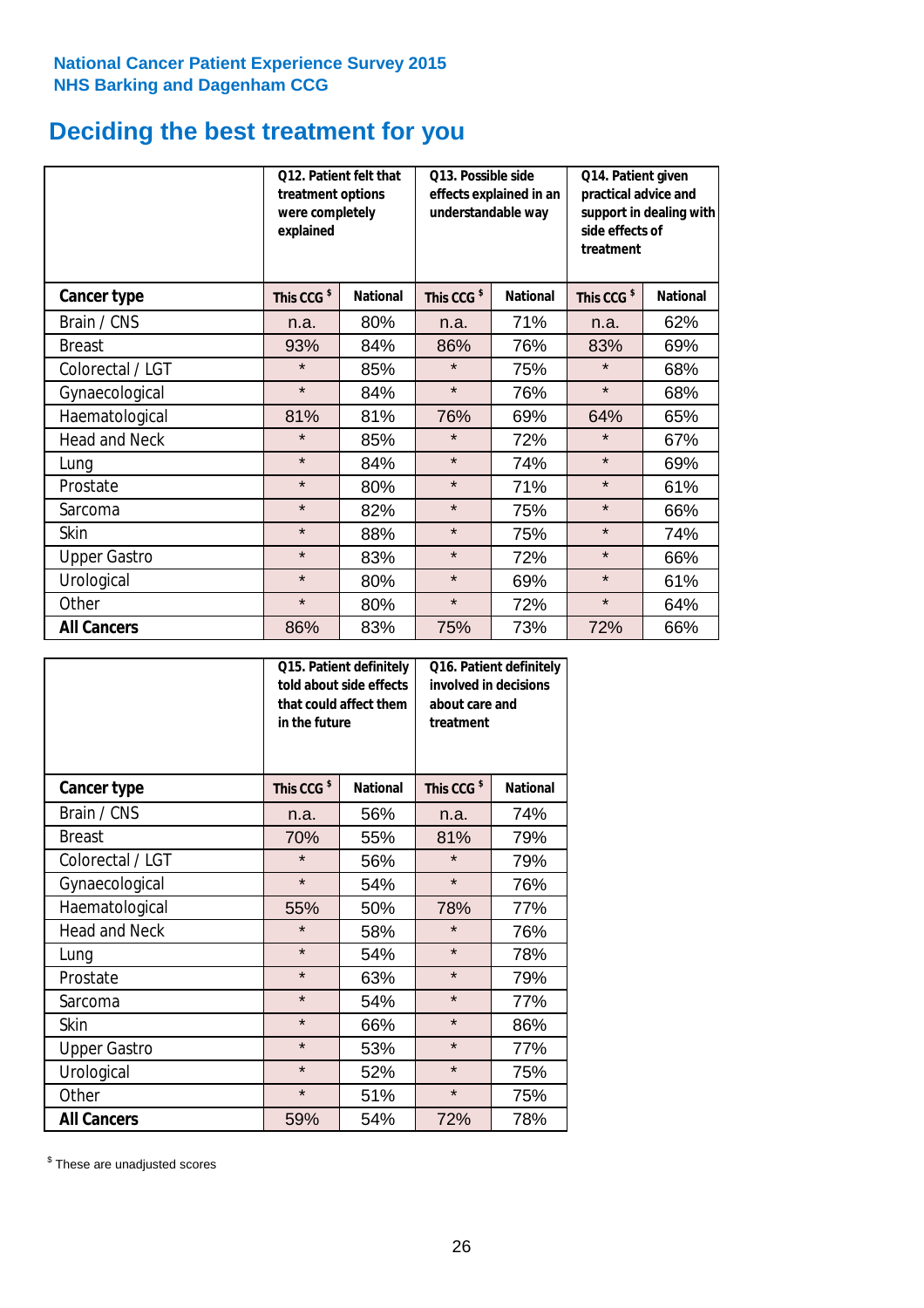## **Clinical Nurse Specialist**

|                      | would support them<br>through their<br>treatment | Q17. Patient given the<br>name of the CNS who | Q18. Patient found it<br>easy to contact their<br><b>CNS</b> |                 | <b>Q19. Get</b><br>understandable<br>answers to important<br>questions all or most<br>of the time |                 |  |
|----------------------|--------------------------------------------------|-----------------------------------------------|--------------------------------------------------------------|-----------------|---------------------------------------------------------------------------------------------------|-----------------|--|
| Cancer type          | This CCG <sup>\$</sup>                           | <b>National</b>                               | This CCG <sup>\$</sup>                                       | <b>National</b> | This CCG <sup>\$</sup>                                                                            | <b>National</b> |  |
| Brain / CNS          | n.a.                                             | 95%                                           | n.a.                                                         | 84%             | n.a.                                                                                              | 85%             |  |
| <b>Breast</b>        | 98%                                              | 94%                                           | 78%                                                          | 85%             | 82%                                                                                               | 88%             |  |
| Colorectal / LGT     | $\star$                                          | 91%                                           | $\star$                                                      | 88%             | $\star$                                                                                           | 90%             |  |
| Gynaecological       | $\star$                                          | 93%                                           | $\star$                                                      | 86%             | $\star$                                                                                           | 87%             |  |
| Haematological       | 92%                                              | 89%                                           | 90%                                                          | 89%             | $\star$                                                                                           | 90%             |  |
| <b>Head and Neck</b> | $\star$                                          | 88%                                           | $\star$                                                      | 86%             | $\star$                                                                                           | 88%             |  |
| Lung                 | $\star$                                          | 93%                                           | $\star$                                                      | 89%             | $\star$                                                                                           | 89%             |  |
| Prostate             | $\star$                                          | 89%                                           | $\star$                                                      | 83%             | $\star$                                                                                           | 88%             |  |
| Sarcoma              | $\star$                                          | 87%                                           | $\star$                                                      | 86%             | $\star$                                                                                           | 88%             |  |
| Skin                 | $\star$                                          | 88%                                           | n.a.                                                         | 90%             | n.a.                                                                                              | 92%             |  |
| <b>Upper Gastro</b>  | $\star$                                          | 92%                                           | $\star$                                                      | 87%             | $\star$                                                                                           | 88%             |  |
| Urological           | $\star$                                          | 80%                                           | $\star$                                                      | 85%             | $\star$                                                                                           | 88%             |  |
| Other                | $\star$                                          | 86%                                           | $\star$                                                      | 86%             | $\star$                                                                                           | 87%             |  |
| <b>All Cancers</b>   | 90%                                              | 90%                                           | 77%                                                          | 87%             | 84%                                                                                               | 88%             |  |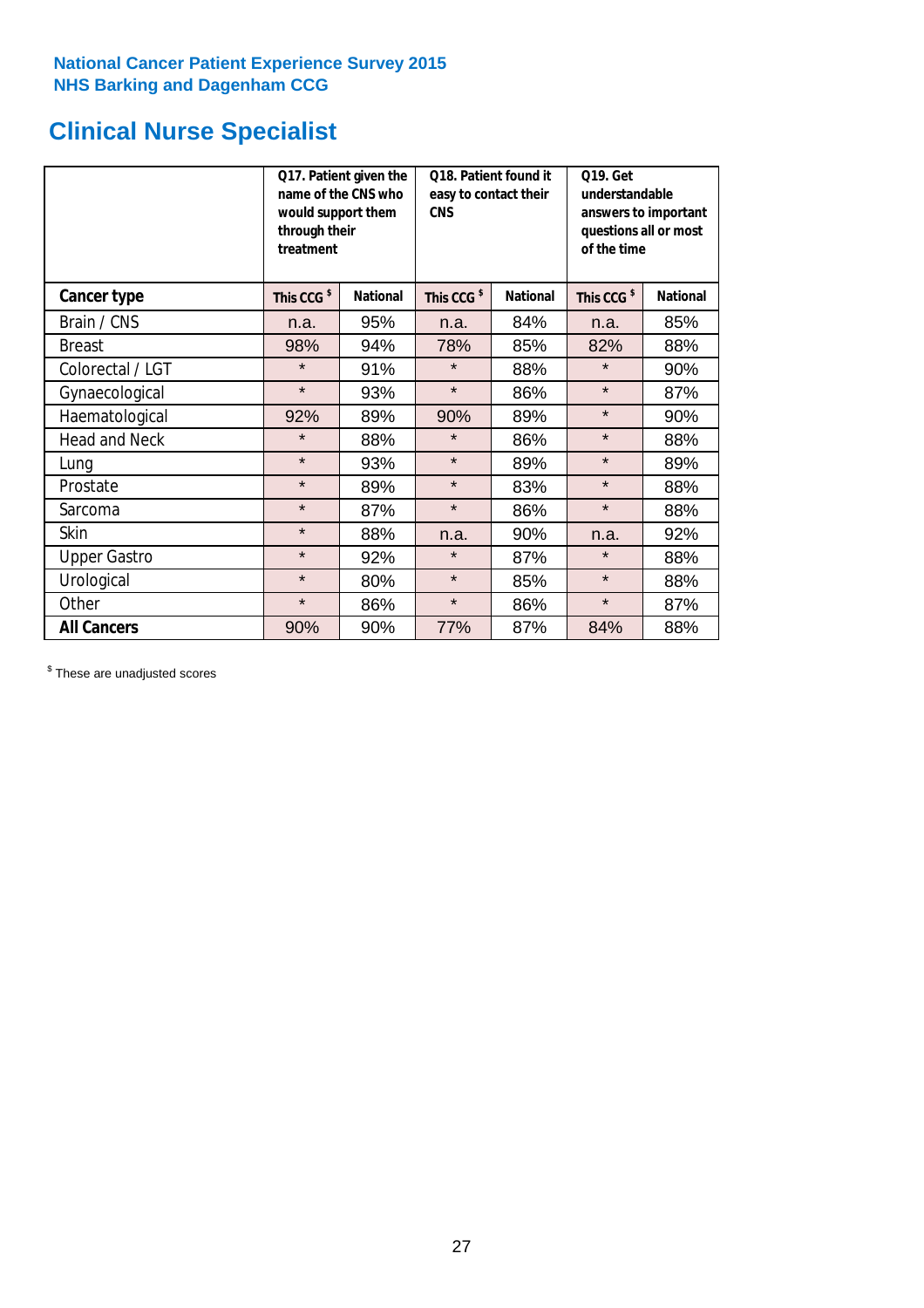## **Support for people with cancer**

|                      | Q20. Hospital staff<br>gave information | about support groups | Q21. Hospital staff<br>gave information<br>about impact cancer<br>could have on day to<br>day activities |                 | Q22. Hospital staff<br>gave information on<br>getting financial help |                 | Q23. Hospital staff told<br>patient they could get<br>free prescriptions |                 |
|----------------------|-----------------------------------------|----------------------|----------------------------------------------------------------------------------------------------------|-----------------|----------------------------------------------------------------------|-----------------|--------------------------------------------------------------------------|-----------------|
| Cancer type          | This CCG <sup>\$</sup>                  | <b>National</b>      | This CCG <sup>\$</sup>                                                                                   | <b>National</b> | This CCG <sup>\$</sup>                                               | <b>National</b> | This CCG <sup>\$</sup>                                                   | <b>National</b> |
| Brain / CNS          | n.a.                                    | 85%                  | n.a.                                                                                                     | 80%             | n.a.                                                                 | 72%             | n.a.                                                                     | 79%             |
| <b>Breast</b>        | 85%                                     | 88%                  | 88%                                                                                                      | 85%             | 69%                                                                  | 60%             | 89%                                                                      | 80%             |
| Colorectal / LGT     | $\star$                                 | 82%                  | $\star$                                                                                                  | 82%             | $\star$                                                              | 52%             | $\star$                                                                  | 83%             |
| Gynaecological       | $\star$                                 | 83%                  | $\star$                                                                                                  | 81%             | $\star$                                                              | 58%             | $\star$                                                                  | 76%             |
| Haematological       | $\star$                                 | 82%                  | $\star$                                                                                                  | 82%             | $\star$                                                              | 56%             | $\star$                                                                  | 86%             |
| <b>Head and Neck</b> | $\star$                                 | 83%                  | $\star$                                                                                                  | 80%             | $\star$                                                              | 55%             | $\star$                                                                  | 80%             |
| Lung                 | $\star$                                 | 82%                  | $\star$                                                                                                  | 80%             | $\star$                                                              | 68%             | $\star$                                                                  | 85%             |
| Prostate             | $\star$                                 | 85%                  | $\star$                                                                                                  | 81%             | $\star$                                                              | 41%             | $\star$                                                                  | 76%             |
| Sarcoma              | $\star$                                 | 82%                  | $\star$                                                                                                  | 80%             | n.a.                                                                 | 57%             | $\star$                                                                  | 75%             |
| Skin                 | $\star$                                 | 85%                  | $\star$                                                                                                  | 85%             | $\star$                                                              | 51%             | $\star$                                                                  | 65%             |
| <b>Upper Gastro</b>  | $\star$                                 | 82%                  | $\star$                                                                                                  | 78%             | $\star$                                                              | 57%             | $\star$                                                                  | 83%             |
| Urological           | $\star$                                 | 71%                  | $\star$                                                                                                  | 70%             | $\star$                                                              | 33%             | $\star$                                                                  | 69%             |
| Other                | $\star$                                 | 80%                  | $\star$                                                                                                  | 77%             | $\star$                                                              | 53%             | $\star$                                                                  | 79%             |
| <b>All Cancers</b>   | 73%                                     | 83%                  | 77%                                                                                                      | 81%             | 59%                                                                  | 55%             | 89%                                                                      | 80%             |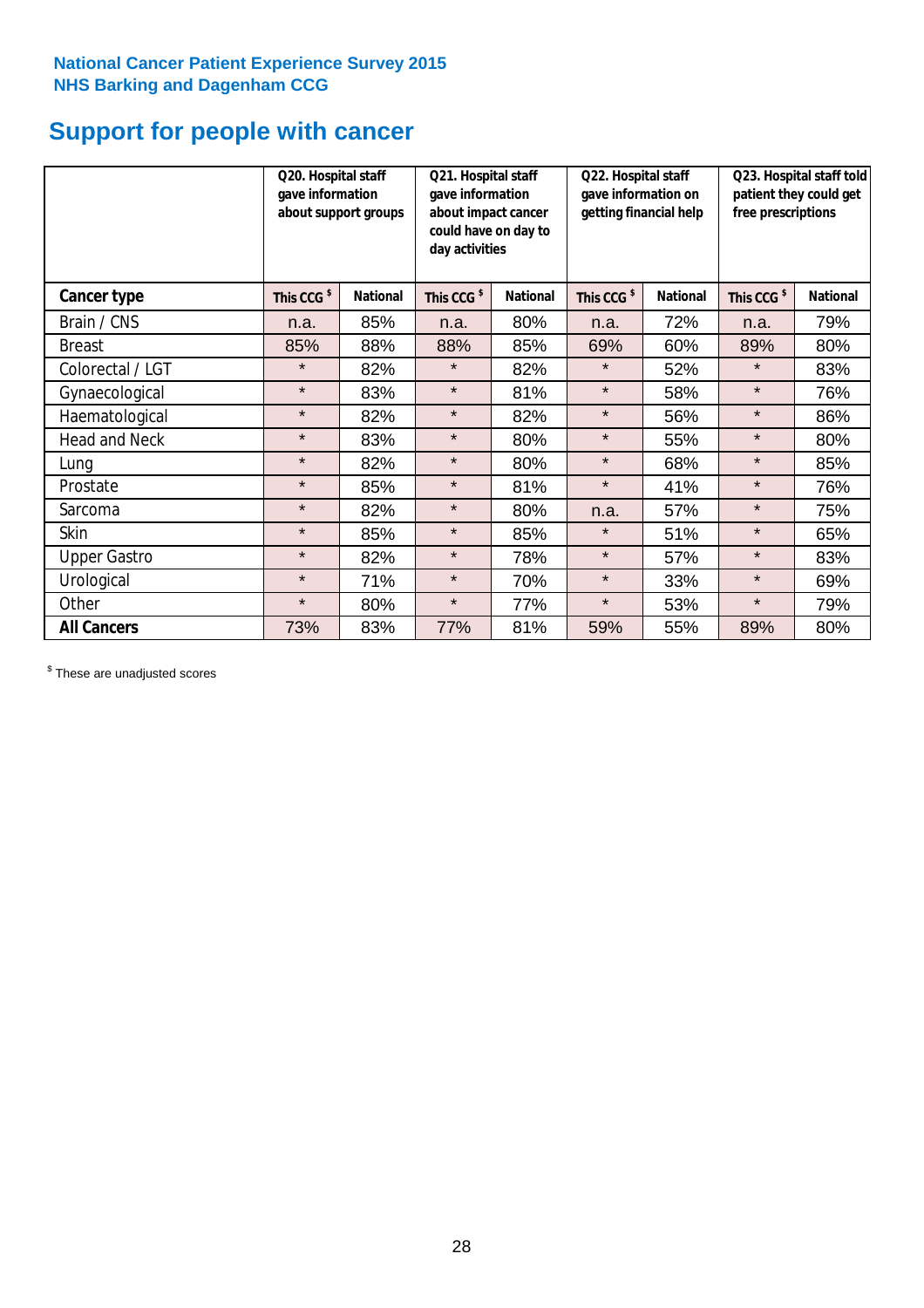## **Operations**

|                      | Q26. Staff explained<br>how operation had<br>gone in<br>understandable way |                 |  |  |
|----------------------|----------------------------------------------------------------------------|-----------------|--|--|
| <b>Cancer type</b>   | This CCG <sup>\$</sup>                                                     | <b>National</b> |  |  |
| Brain / CNS          | n.a.                                                                       | 75%             |  |  |
| <b>Breast</b>        | 86%                                                                        | 77%             |  |  |
| Colorectal / LGT     | $\star$                                                                    | 81%             |  |  |
| Gynaecological       | n.a.                                                                       | 79%             |  |  |
| Haematological       | $\star$<br>75%                                                             |                 |  |  |
| <b>Head and Neck</b> | $\star$                                                                    | 77%             |  |  |
| Lung                 | $\star$                                                                    | 76%             |  |  |
| Prostate             | $\star$                                                                    | 76%             |  |  |
| Sarcoma              | n.a.                                                                       | 80%             |  |  |
| Skin                 | $\star$                                                                    | 84%             |  |  |
| <b>Upper Gastro</b>  | $\star$                                                                    | 81%             |  |  |
| Urological           | $\star$<br>74%                                                             |                 |  |  |
| Other                | $\star$<br>78%                                                             |                 |  |  |
| <b>All Cancers</b>   | 78%<br>80%                                                                 |                 |  |  |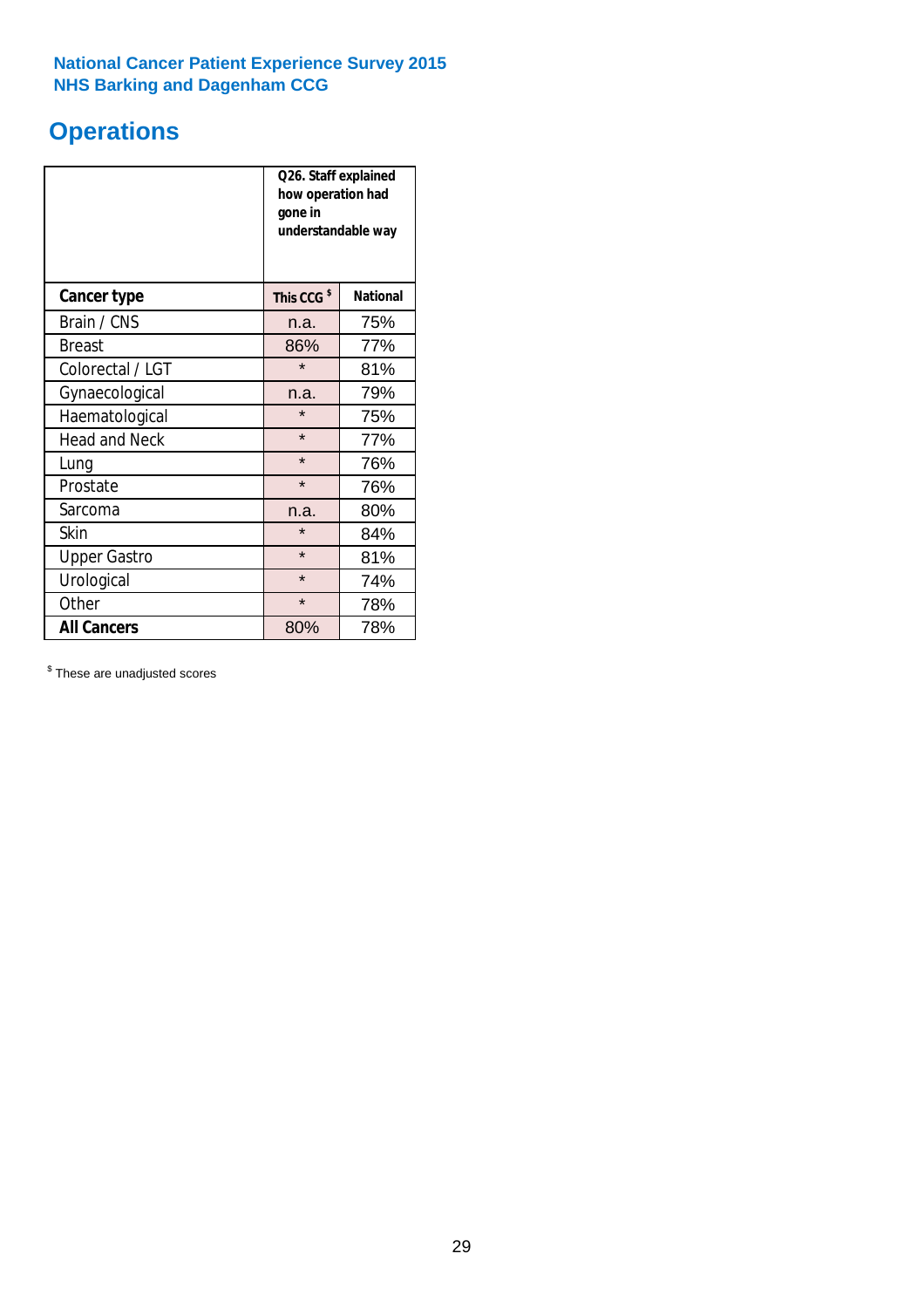## **Hospital care as an inpatient (Part 1 of 2)**

|                      | or nurses did not talk<br>they were not there | Q28. Groups of doctors<br>in front of patient as if | Q29. Patient had<br>confidence and trust in<br>all doctors treating<br>them |                 | Q30. Patient's family<br>or someone close<br>definitely had<br>opportunity to talk to<br>doctor |                 | Q31. Patient had<br>confidence and trust in  <br>all ward nurses |                 |
|----------------------|-----------------------------------------------|-----------------------------------------------------|-----------------------------------------------------------------------------|-----------------|-------------------------------------------------------------------------------------------------|-----------------|------------------------------------------------------------------|-----------------|
| Cancer type          | This CCG <sup>\$</sup>                        | <b>National</b>                                     | This CCG <sup>\$</sup>                                                      | <b>National</b> | This CCG <sup>\$</sup>                                                                          | <b>National</b> | This CCG <sup>\$</sup>                                           | <b>National</b> |
| Brain / CNS          | n.a.                                          | 68%                                                 | n.a.                                                                        | 78%             | n.a.                                                                                            | 65%             | n.a.                                                             | 67%             |
| <b>Breast</b>        | 78%                                           | 89%                                                 | 95%                                                                         | 86%             | 86%                                                                                             | 73%             | 88%                                                              | 74%             |
| Colorectal / LGT     | $\star$                                       | 75%                                                 | $\star$                                                                     | 85%             | $\star$                                                                                         | 72%             | $\star$                                                          | 68%             |
| Gynaecological       | n.a.                                          | 84%                                                 | n.a.                                                                        | 86%             | n.a.                                                                                            | 71%             | n.a.                                                             | 69%             |
| Haematological       | $\star$                                       | 80%                                                 | $\star$                                                                     | 81%             | $\star$                                                                                         | 75%             | $\star$                                                          | 73%             |
| <b>Head and Neck</b> | $\star$                                       | 79%                                                 | $\star$                                                                     | 85%             | $\star$                                                                                         | 73%             | $\star$                                                          | 72%             |
| Lung                 | $\star$                                       | 75%                                                 | $\star$                                                                     | 82%             | $\star$                                                                                         | 71%             | $\star$                                                          | 73%             |
| Prostate             | $\star$                                       | 84%                                                 | $\star$                                                                     | 87%             | $\star$                                                                                         | 72%             | $\star$                                                          | 75%             |
| Sarcoma              | n.a.                                          | 82%                                                 | n.a.                                                                        | 85%             | n.a.                                                                                            | 75%             | n.a.                                                             | 70%             |
| Skin                 | $\star$                                       | 85%                                                 | $\star$                                                                     | 90%             | $\star$                                                                                         | 79%             | $\star$                                                          | 84%             |
| <b>Upper Gastro</b>  | $\star$                                       | 75%                                                 | $\star$                                                                     | 83%             | $\star$                                                                                         | 72%             | $\star$                                                          | 70%             |
| Urological           | $\star$                                       | 80%                                                 | $\star$                                                                     | 84%             | $\star$                                                                                         | 67%             | $\star$                                                          | 75%             |
| Other                | $\star$                                       | 79%                                                 | $\star$                                                                     | 79%             | $\star$                                                                                         | 70%             | $\star$                                                          | 69%             |
| <b>All Cancers</b>   | 68%                                           | 81%                                                 | 84%                                                                         | 84%             | 77%                                                                                             | 72%             | 69%                                                              | 72%             |

|                      | Q32. Always / nearly<br>always enough nurses<br>on duty |                 | Q33. All staff asked<br>patient what name<br>they preferred to be<br>called by |                 | Q34. Always given<br>enough privacy when<br>discussing condition or<br>treatment |                 | Q35. Patient was able<br>to discuss worries or<br>fears with staff during<br>visit |                 |
|----------------------|---------------------------------------------------------|-----------------|--------------------------------------------------------------------------------|-----------------|----------------------------------------------------------------------------------|-----------------|------------------------------------------------------------------------------------|-----------------|
| <b>Cancer type</b>   | This CCG <sup>\$</sup>                                  | <b>National</b> | This CCG <sup>\$</sup>                                                         | <b>National</b> | This CCG <sup>\$</sup>                                                           | <b>National</b> | This CCG <sup>\$</sup>                                                             | <b>National</b> |
| Brain / CNS          | n.a.                                                    | 64%             | n.a.                                                                           | 69%             | n.a.                                                                             | 80%             | n.a.                                                                               | 44%             |
| <b>Breast</b>        | 70%                                                     | 69%             | 68%                                                                            | 60%             | 85%                                                                              | 86%             | 72%                                                                                | 53%             |
| Colorectal / LGT     | $\star$                                                 | 61%             | $\star$                                                                        | 70%             | $\star$                                                                          | 84%             | $\star$                                                                            | 54%             |
| Gynaecological       | n.a.                                                    | 65%             | n.a.                                                                           | 63%             | n.a.                                                                             | 82%             | n.a.                                                                               | 50%             |
| Haematological       | $\star$                                                 | 63%             | $\star$                                                                        | 67%             | $\star$                                                                          | 86%             | $\star$                                                                            | 55%             |
| <b>Head and Neck</b> | $\star$                                                 | 67%             | $\star$                                                                        | 66%             | $\star$                                                                          | 85%             | $\star$                                                                            | 50%             |
| Lung                 | $\star$                                                 | 68%             | $\star$                                                                        | 71%             | $\star$                                                                          | 84%             | $\star$                                                                            | 49%             |
| Prostate             | $\star$                                                 | 71%             | $\star$                                                                        | 67%             | $\star$                                                                          | 87%             | $\star$                                                                            | 52%             |
| Sarcoma              | n.a.                                                    | 68%             | n.a.                                                                           | 71%             | n.a.                                                                             | 87%             | n.a.                                                                               | 52%             |
| Skin                 | $\star$                                                 | 81%             | $\star$                                                                        | 67%             | $\star$                                                                          | 89%             | $\star$                                                                            | 61%             |
| <b>Upper Gastro</b>  | $\star$                                                 | 62%             | $\star$                                                                        | 75%             | $\star$                                                                          | 83%             | $\star$                                                                            | 53%             |
| Urological           | $\star$                                                 | 68%             | $\star$                                                                        | 71%             | $\star$                                                                          | 84%             | $\star$                                                                            | 46%             |
| Other                | $\star$                                                 | 62%             | $\star$                                                                        | 66%             | $\star$                                                                          | 82%             | $\star$                                                                            | 48%             |
| <b>All Cancers</b>   | 59%                                                     | 66%             | 70%                                                                            | 67%             | 83%                                                                              | 85%             | 55%                                                                                | 52%             |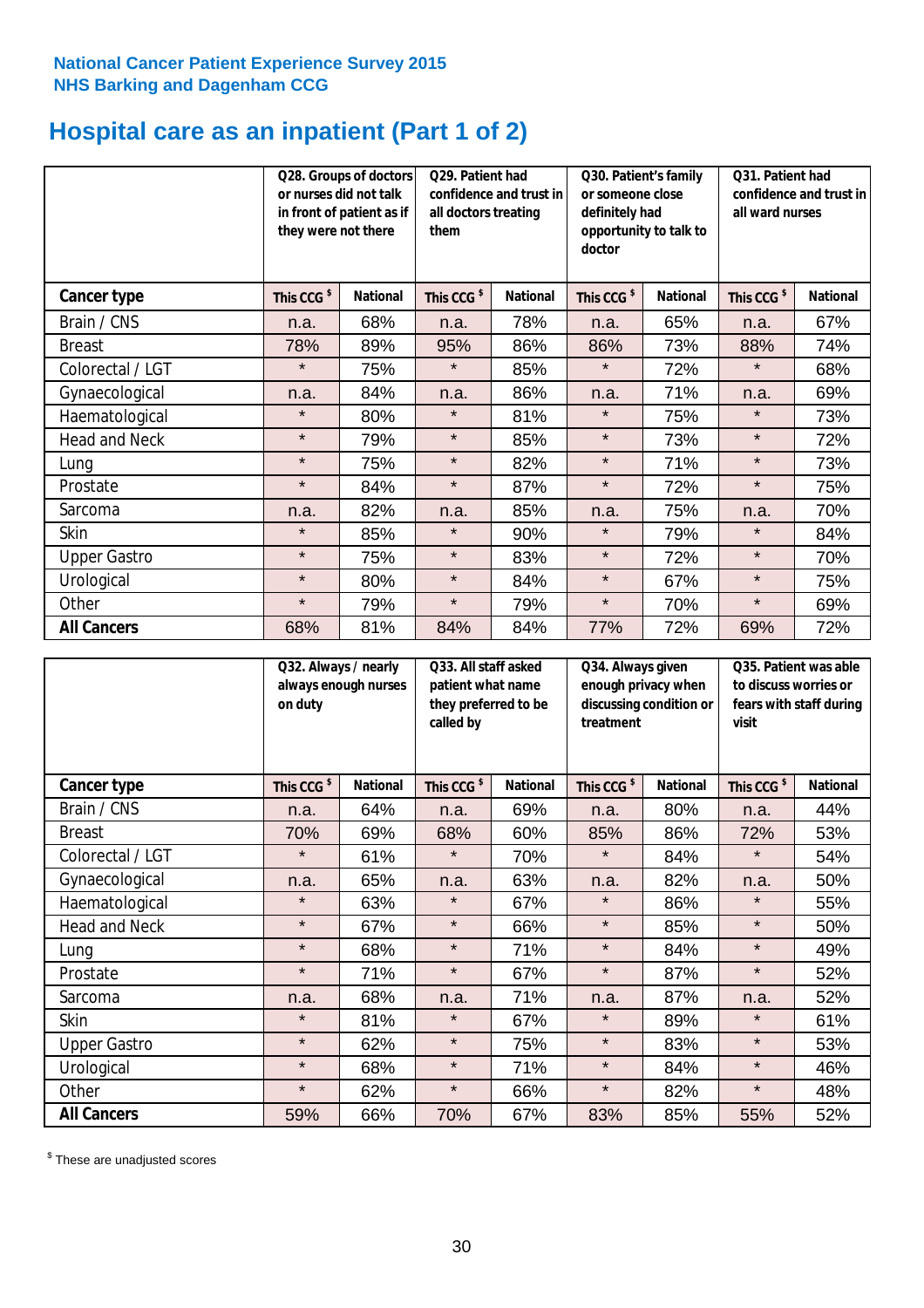## **Hospital care as an inpatient (Part 2 of 2)**

|                      | Q36. Hospital staff<br>definitely did<br>everything to help<br>control pain |                 | Q37. Always treated<br>with respect and<br>dignity by staff |                 | written information<br>about what should /<br>should not do post<br>discharge |                 | Q38. Given clear<br>Q39. Staff told patient<br>who to contact if<br>worried post discharge |                 |  |
|----------------------|-----------------------------------------------------------------------------|-----------------|-------------------------------------------------------------|-----------------|-------------------------------------------------------------------------------|-----------------|--------------------------------------------------------------------------------------------|-----------------|--|
| Cancer type          | This CCG <sup>\$</sup>                                                      | <b>National</b> | This CCG <sup>\$</sup>                                      | <b>National</b> | This CCG <sup>\$</sup>                                                        | <b>National</b> | This CCG <sup>\$</sup>                                                                     | <b>National</b> |  |
| Brain / CNS          | n.a.                                                                        | 82%             | n.a.                                                        | 84%             | n.a.                                                                          | 79%             | n.a.                                                                                       | 91%             |  |
| <b>Breast</b>        | 78%                                                                         | 86%             | 93%                                                         | 88%             | 97%                                                                           | 90%             | 100%                                                                                       | 95%             |  |
| Colorectal / LGT     | $\star$                                                                     | 84%             | $\star$                                                     | 86%             | $\star$                                                                       | 83%             | $\star$                                                                                    | 94%             |  |
| Gynaecological       | n.a.                                                                        | 83%             | n.a.                                                        | 85%             | n.a.                                                                          | 86%             | n.a.                                                                                       | 93%             |  |
| Haematological       | $\star$                                                                     | 84%             | $\star$                                                     | 89%             | $\star$                                                                       | 79%             | $\star$                                                                                    | 95%             |  |
| <b>Head and Neck</b> | $\star$                                                                     | 84%             | $\star$                                                     | 88%             | $\star$                                                                       | 86%             | $\star$                                                                                    | 92%             |  |
| Lung                 | $\star$                                                                     | 83%             | $\star$                                                     | 87%             | $\star$                                                                       | 81%             | $\star$                                                                                    | 92%             |  |
| Prostate             | $\star$                                                                     | 85%             | $\star$                                                     | 91%             | $\star$                                                                       | 87%             | $\star$                                                                                    | 94%             |  |
| Sarcoma              | n.a.                                                                        | 86%             | n.a.                                                        | 91%             | n.a.                                                                          | 83%             | n.a.                                                                                       | 94%             |  |
| Skin                 | $\star$                                                                     | 88%             | $\star$                                                     | 93%             | $\star$                                                                       | 91%             | $\star$                                                                                    | 97%             |  |
| <b>Upper Gastro</b>  | $\star$                                                                     | 83%             | $\star$                                                     | 86%             | $\star$                                                                       | 79%             | $\star$                                                                                    | 93%             |  |
| Urological           | $\star$                                                                     | 80%             | $\star$                                                     | 88%             | $\star$                                                                       | 83%             | $\star$                                                                                    | 90%             |  |
| Other                | $\star$                                                                     | 82%             | $\star$                                                     | 85%             | $\star$                                                                       | 80%             | $\star$                                                                                    | 92%             |  |
| <b>All Cancers</b>   | 73%                                                                         | 84%             | 85%                                                         | 87%             | 78%                                                                           | 84%             | 90%                                                                                        | 94%             |  |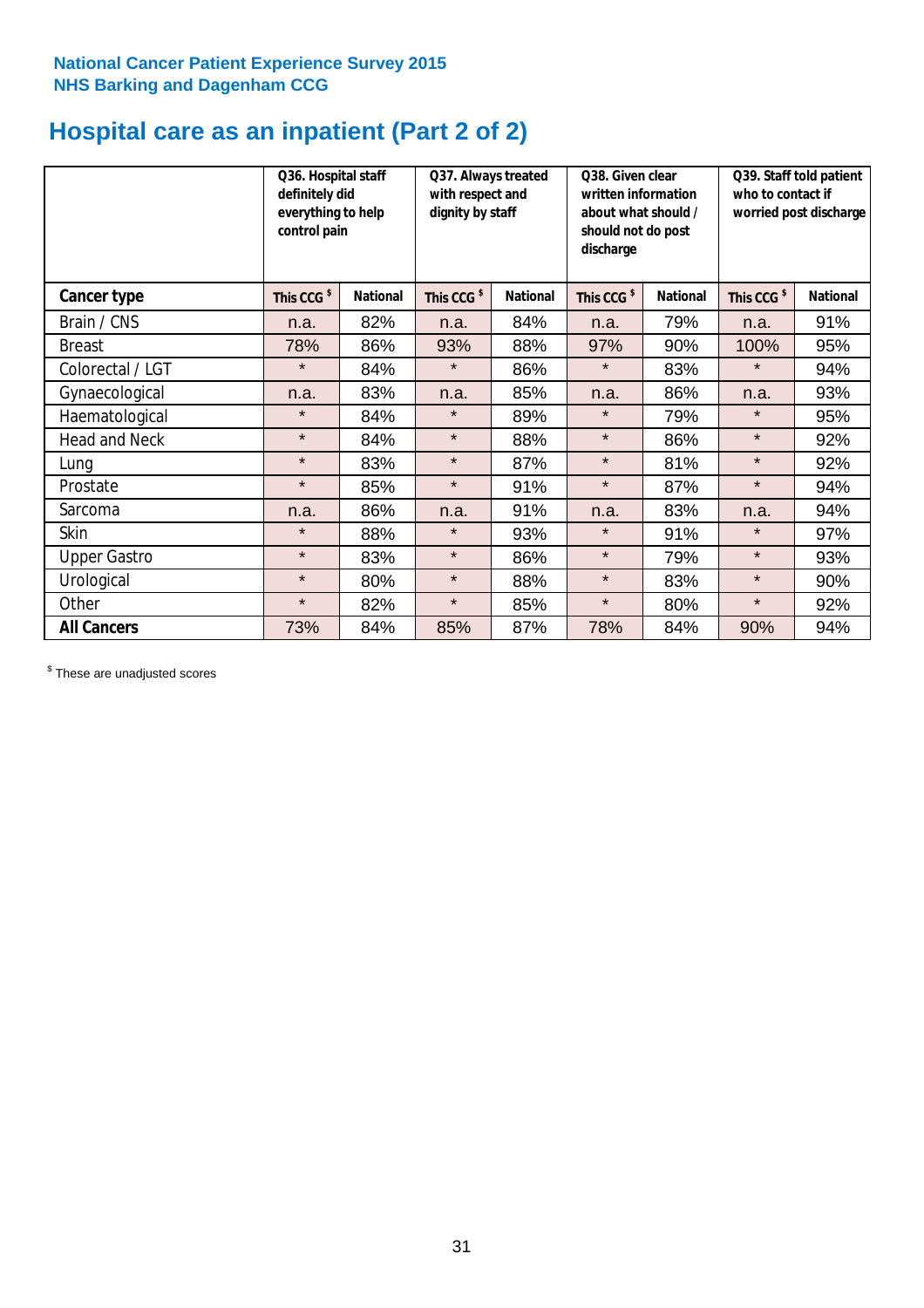## **Hospital care as a day patient / outpatient**

|                      | to discuss worries or<br>visit | Q41. Patient was able<br>fears with staff during | Q42. Doctor had the<br>right notes and other<br>documentation with<br>them |                 | Q44. Beforehand<br>Q45. Patient given<br>patient had all<br>understandable<br>information needed<br>information about<br>about radiotherapy<br>whether radiotherapy<br>treatment<br>was working |                 |                        |                 |  |
|----------------------|--------------------------------|--------------------------------------------------|----------------------------------------------------------------------------|-----------------|-------------------------------------------------------------------------------------------------------------------------------------------------------------------------------------------------|-----------------|------------------------|-----------------|--|
| Cancer type          | This CCG <sup>\$</sup>         | <b>National</b>                                  | This CCG <sup>\$</sup>                                                     | <b>National</b> | This CCG <sup>\$</sup>                                                                                                                                                                          | <b>National</b> | This CCG <sup>\$</sup> | <b>National</b> |  |
| Brain / CNS          | n.a.                           | 65%                                              | n.a.                                                                       | 94%             | n.a.                                                                                                                                                                                            | 85%             | n.a.                   | 52%             |  |
| <b>Breast</b>        | 76%                            | 70%                                              | 100%                                                                       | 95%             | 81%                                                                                                                                                                                             | 87%             | 68%                    | 60%             |  |
| Colorectal / LGT     | $\star$                        | 73%                                              | $\star$                                                                    | 95%             | $\star$                                                                                                                                                                                         | 85%             | $\star$                | 55%             |  |
| Gynaecological       | $\star$                        | 70%                                              | $\star$                                                                    | 96%             | $\star$                                                                                                                                                                                         | 85%             | $\star$                | 64%             |  |
| Haematological       | 57%                            | 74%                                              | 96%                                                                        | 97%             | $\star$                                                                                                                                                                                         | 82%             | $\star$                | 64%             |  |
| <b>Head and Neck</b> | $\star$                        | 69%                                              | $\star$                                                                    | 95%             | $\star$                                                                                                                                                                                         | 86%             | $\star$                | 60%             |  |
| Lung                 | $\star$                        | 69%                                              | $\star$                                                                    | 96%             | $\star$                                                                                                                                                                                         | 86%             | $\star$                | 59%             |  |
| Prostate             | $\star$                        | 69%                                              | $\star$                                                                    | 95%             | $\star$                                                                                                                                                                                         | 88%             | $\star$                | 61%             |  |
| Sarcoma              | n.a.                           | 68%                                              | $\star$                                                                    | 97%             | $\star$                                                                                                                                                                                         | 88%             | $\star$                | 63%             |  |
| Skin                 | $\star$                        | 73%                                              | $\star$                                                                    | 96%             | n.a.                                                                                                                                                                                            | 81%             | n.a.                   | 63%             |  |
| <b>Upper Gastro</b>  | $\star$                        | 68%                                              | $\star$                                                                    | 95%             | $\star$                                                                                                                                                                                         | 85%             | $\star$                | 57%             |  |
| Urological           | $\star$                        | 65%                                              | $\star$                                                                    | 95%             | $\star$                                                                                                                                                                                         | 81%             | $\star$                | 53%             |  |
| Other                | $\star$                        | 67%                                              | $\star$                                                                    | 95%             | $\star$                                                                                                                                                                                         | 83%             | $\star$                | 59%             |  |
| <b>All Cancers</b>   | 64%                            | 70%                                              | 94%                                                                        | 96%             | 83%                                                                                                                                                                                             | 86%             | 55%                    | 60%             |  |

|                      | O47. Beforehand<br>patient had all<br>information needed<br>about chemotherapy<br>treatment |                 | Q48. Patient given<br>understandable<br>information about<br>whether<br>chemotherapy was<br>working |                 |
|----------------------|---------------------------------------------------------------------------------------------|-----------------|-----------------------------------------------------------------------------------------------------|-----------------|
| <b>Cancer type</b>   | This CCG <sup>\$</sup>                                                                      | <b>National</b> | This CCG <sup>\$</sup>                                                                              | <b>National</b> |
| Brain / CNS          | n.a.                                                                                        | 82%             | n.a.                                                                                                | 57%             |
| <b>Breast</b>        | 93%                                                                                         | 83%             | 85%                                                                                                 | 62%             |
| Colorectal / LGT     | $\star$                                                                                     | 86%             | $\star$                                                                                             | 65%             |
| Gynaecological       | $\star$                                                                                     | 86%             | $\star$                                                                                             | 68%             |
| Haematological       | $\star$                                                                                     | 85%             | $\star$                                                                                             | 75%             |
| <b>Head and Neck</b> | $\star$                                                                                     | 80%             | $\star$                                                                                             | 52%             |
| Lung                 | $\star$                                                                                     | 85%             | $\star$                                                                                             | 68%             |
| Prostate             | $\star$                                                                                     | 83%             | $\star$                                                                                             | 69%             |
| Sarcoma              | $\star$                                                                                     | 82%             | $\star$                                                                                             | 70%             |
| Skin                 | n.a.                                                                                        | 92%             | n.a.                                                                                                | 80%             |
| <b>Upper Gastro</b>  | $\star$                                                                                     | 83%             | $\star$                                                                                             | 64%             |
| Urological           | $\star$                                                                                     | 83%             | $\star$                                                                                             | 66%             |
| Other                | $\star$                                                                                     | 85%             | $\star$                                                                                             | 70%             |
| <b>All Cancers</b>   | 82%                                                                                         | 84%             | 76%                                                                                                 | 68%             |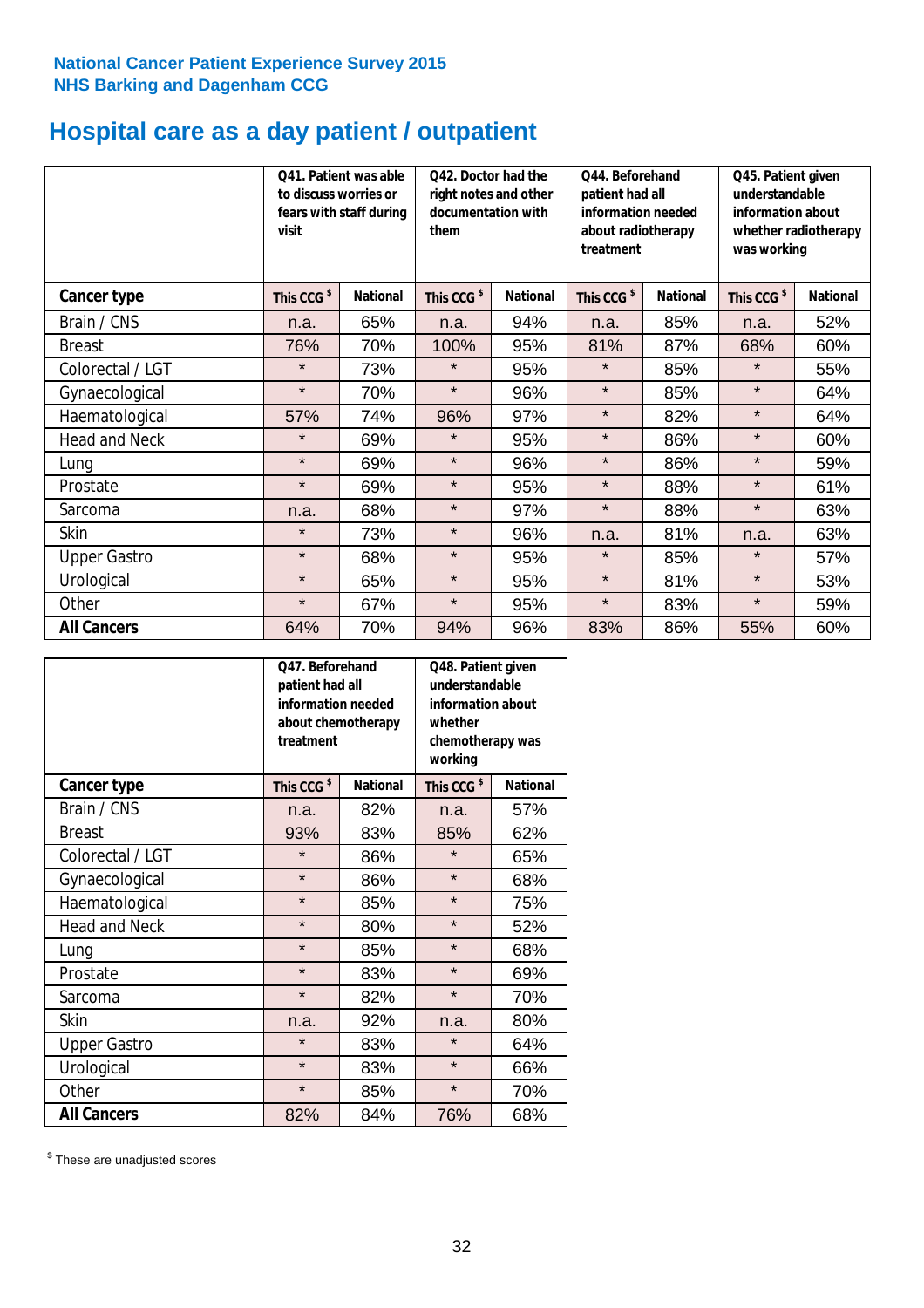### **Home care and support**

|                      | Q49. Hospital staff<br>gave family or<br>someone close all the<br>information needed to<br>help with care at home |                 | from health or social<br>services during<br>treatment | Q50. Patient definitely<br>given enough support | Q51. Patient definitely<br>given enough support<br>from health or social<br>services after<br>treatment |                 |  |
|----------------------|-------------------------------------------------------------------------------------------------------------------|-----------------|-------------------------------------------------------|-------------------------------------------------|---------------------------------------------------------------------------------------------------------|-----------------|--|
| <b>Cancer type</b>   | This CCG <sup>\$</sup>                                                                                            | <b>National</b> | This CCG <sup>\$</sup>                                | <b>National</b>                                 | This CCG <sup>\$</sup>                                                                                  | <b>National</b> |  |
| Brain / CNS          | n.a.                                                                                                              | 56%             | n.a.                                                  | 44%                                             | n.a.                                                                                                    | 44%             |  |
| <b>Breast</b>        | 71%                                                                                                               | 57%             | 62%                                                   | 54%                                             | $\star$                                                                                                 | 40%             |  |
| Colorectal / LGT     | $\star$                                                                                                           | 60%             | $\star$                                               | 62%                                             | $\star$                                                                                                 | 52%             |  |
| Gynaecological       | $\star$                                                                                                           | 56%             | $\star$                                               | 52%                                             | $\star$                                                                                                 | 42%             |  |
| Haematological       | 59%                                                                                                               | 60%             | $\star$                                               | 52%                                             | $\star$                                                                                                 | 43%             |  |
| <b>Head and Neck</b> | $\star$                                                                                                           | 59%             | $\star$                                               | 53%                                             | $\star$                                                                                                 | 50%             |  |
| Lung                 | $\star$                                                                                                           | 57%             | $\star$                                               | 52%                                             | $\star$                                                                                                 | 42%             |  |
| Prostate             | $\star$                                                                                                           | 55%             | $\star$                                               | 47%                                             | $\star$                                                                                                 | 43%             |  |
| Sarcoma              | $\star$                                                                                                           | 59%             | $\star$                                               | 58%                                             | $\star$                                                                                                 | 53%             |  |
| Skin                 | $\star$                                                                                                           | 67%             | $\star$                                               | 58%                                             | n.a.                                                                                                    | 61%             |  |
| <b>Upper Gastro</b>  | $\star$                                                                                                           | 59%             | $\star$                                               | 54%                                             | $\star$                                                                                                 | 45%             |  |
| Urological           | $\star$                                                                                                           | 55%             | $\star$                                               | 47%                                             | $\star$                                                                                                 | 44%             |  |
| Other                | $\star$                                                                                                           | 54%             | $\star$<br>55%                                        |                                                 | $\star$                                                                                                 | 48%             |  |
| <b>All Cancers</b>   | 56%                                                                                                               | 58%             | 37%                                                   | 54%                                             | 30%                                                                                                     | 45%             |  |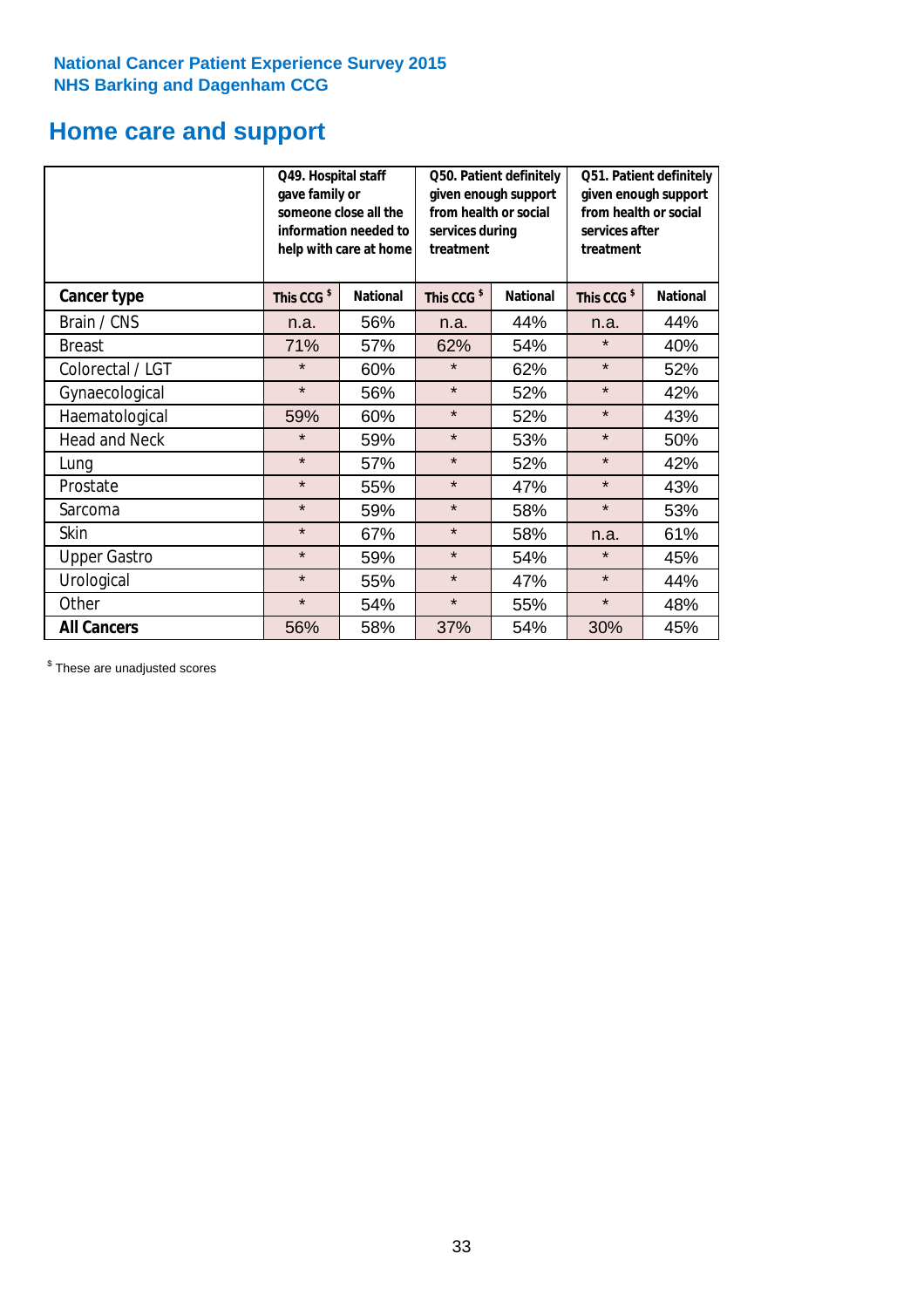## **Care from your general practice**

|                      | information about<br>treatment | Q52. GP given enough<br>patient's condition and | O53. Practice staff<br>definitely did<br>everything they could<br>to support patient |                 |  |
|----------------------|--------------------------------|-------------------------------------------------|--------------------------------------------------------------------------------------|-----------------|--|
| <b>Cancer type</b>   | This CCG <sup>\$</sup>         | <b>National</b>                                 | This CCG <sup>\$</sup>                                                               | <b>National</b> |  |
| Brain / CNS          | n.a.                           | 94%                                             | n.a.                                                                                 | 59%             |  |
| <b>Breast</b>        | 98%                            | 96%                                             | 80%                                                                                  | 63%             |  |
| Colorectal / LGT     | $\star$                        | 95%                                             | $\star$                                                                              | 63%             |  |
| Gynaecological       | $\star$                        | 95%                                             | $\star$                                                                              | 59%             |  |
| Haematological       | $\star$                        | 96%                                             | $\star$                                                                              | 61%             |  |
| <b>Head and Neck</b> | $\star$                        | 93%                                             | $\star$                                                                              | 60%             |  |
| Lung                 | $\star$                        | 95%                                             | $\star$                                                                              | 62%             |  |
| Prostate             | $\star$                        | 95%                                             | $\star$                                                                              | 67%             |  |
| Sarcoma              | $\star$                        | 97%                                             | $\star$                                                                              | 65%             |  |
| Skin                 | $\star$                        | 97%                                             | $\star$                                                                              | 71%             |  |
| <b>Upper Gastro</b>  | $\star$                        | 94%                                             | $\star$                                                                              | 62%             |  |
| Urological           | $\star$                        | 95%                                             | $\star$                                                                              | 64%             |  |
| Other                | $\star$                        | 95%                                             | $\star$                                                                              | 61%             |  |
| <b>All Cancers</b>   | 92%                            | 95%                                             | 61%                                                                                  | 63%             |  |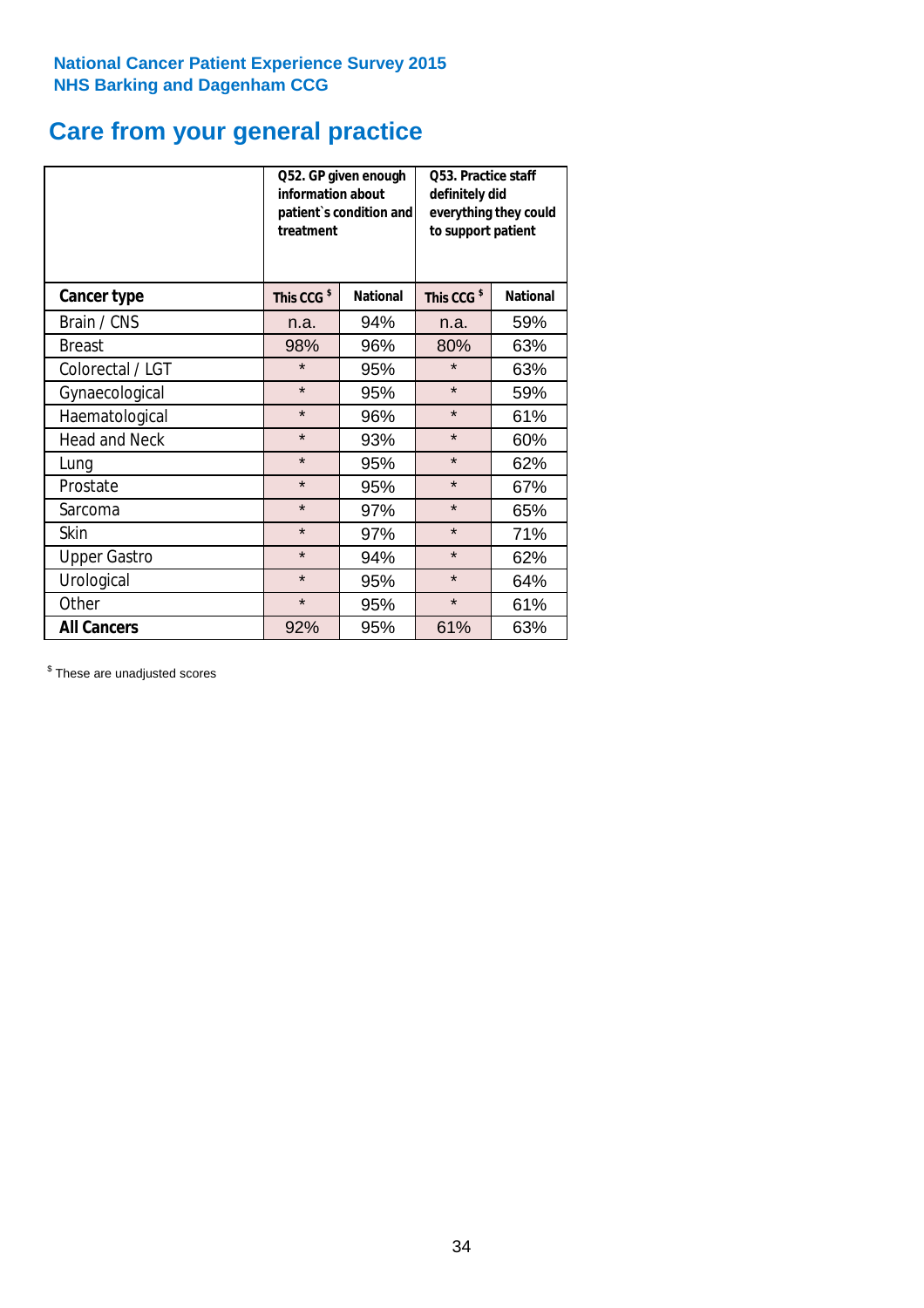## **Your overall NHS care**

|                      | Q54. Hospital and<br>community staff<br>always worked well<br>together |                 | Q55. Patient given a<br>care plan |                 | Q56. Overall the<br>administration of the<br>care was very good /<br>qood |                 | Q57. Length of time for<br>attending clinics and<br>appointments was<br>right |                 |
|----------------------|------------------------------------------------------------------------|-----------------|-----------------------------------|-----------------|---------------------------------------------------------------------------|-----------------|-------------------------------------------------------------------------------|-----------------|
| <b>Cancer type</b>   | This CCG <sup>\$</sup>                                                 | <b>National</b> | This CCG <sup>\$</sup>            | <b>National</b> | This CCG <sup>\$</sup>                                                    | <b>National</b> | This CCG <sup>\$</sup>                                                        | <b>National</b> |
| Brain / CNS          | n.a.                                                                   | 45%             | n.a.                              | 29%             | n.a.                                                                      | 84%             | n.a.                                                                          | 60%             |
| <b>Breast</b>        | 69%                                                                    | 60%             | 38%                               | 35%             | 90%                                                                       | 90%             | 65%                                                                           | 64%             |
| Colorectal / LGT     | $\star$                                                                | 60%             | $\star$                           | 36%             | $\star$                                                                   | 88%             | $\star$                                                                       | 68%             |
| Gynaecological       | $\star$                                                                | 58%             | $\star$                           | 29%             | $\star$                                                                   | 89%             | $\star$                                                                       | 66%             |
| Haematological       | 64%                                                                    | 63%             | $\star$                           | 33%             | 87%                                                                       | 92%             | 63%                                                                           | 62%             |
| <b>Head and Neck</b> | $\star$                                                                | 58%             | $\star$                           | 34%             | $\star$                                                                   | 89%             | $\star$                                                                       | 65%             |
| Lung                 | $\star$                                                                | 63%             | $\star$                           | 32%             | $\star$                                                                   | 89%             | $\star$                                                                       | 70%             |
| Prostate             | $\star$                                                                | 63%             | $\star$                           | 36%             | $\star$                                                                   | 87%             | $\star$                                                                       | 71%             |
| Sarcoma              | $\star$                                                                | 60%             | n.a.                              | 31%             | $\star$                                                                   | 90%             | $\star$                                                                       | 63%             |
| Skin                 | $\star$                                                                | 69%             | $\star$                           | 39%             | $\star$                                                                   | 89%             | $\star$                                                                       | 73%             |
| <b>Upper Gastro</b>  | $\star$                                                                | 58%             | $\star$                           | 36%             | $\star$                                                                   | 88%             | $\star$                                                                       | 66%             |
| Urological           | $\star$                                                                | 62%             | $\star$                           | 26%             | $\star$                                                                   | 84%             | $\star$                                                                       | 73%             |
| Other                | $\star$                                                                | 56%             | $\star$                           | 29%             | $\star$                                                                   | 87%             | $\star$                                                                       | 61%             |
| <b>All Cancers</b>   | 58%                                                                    | 61%             | 29%                               | 33%             | 85%                                                                       | 89%             | 63%                                                                           | 66%             |

|                      | Q58. Taking part in<br>cancer research | discussed with patient | Q59. Patient's average<br>rating of care scored<br>from very poor to very<br>good |                 |  |
|----------------------|----------------------------------------|------------------------|-----------------------------------------------------------------------------------|-----------------|--|
| <b>Cancer type</b>   | This CCG <sup>\$</sup>                 | <b>National</b>        | This CCG <sup>\$</sup>                                                            | <b>National</b> |  |
| Brain / CNS          | n.a.                                   | 32%                    | n.a.                                                                              | 8.5             |  |
| <b>Breast</b>        | 23%                                    | 28%                    | 8.7                                                                               | 8.8             |  |
| Colorectal / LGT     | $\star$                                | 22%                    | $\star$                                                                           | 8.7             |  |
| Gynaecological       | $\star$                                | 27%                    | $\star$                                                                           | 8.7             |  |
| Haematological       | 25%                                    | 36%                    | 8.1                                                                               | 8.8             |  |
| <b>Head and Neck</b> | $\star$                                | 21%                    | $\star$                                                                           | 8.6             |  |
| Lung                 | $\star$                                | 34%                    | $\star$                                                                           | 8.6             |  |
| Prostate             | $\star$                                | 35%                    | $\star$                                                                           | 8.6             |  |
| Sarcoma              | $\star$                                | 29%                    | $\star$                                                                           | 8.7             |  |
| <b>Skin</b>          | $\star$                                | 17%                    | $\star$                                                                           | 8.9             |  |
| <b>Upper Gastro</b>  | $\star$                                | 30%                    | $\star$                                                                           | 8.6             |  |
| Urological           | $\star$                                | 14%                    | $\star$                                                                           | 8.5             |  |
| Other                | $\star$                                | 31%                    | $\star$                                                                           | 8.6             |  |
| <b>All Cancers</b>   | 24%                                    | 28%                    | 8.4                                                                               | 8.7             |  |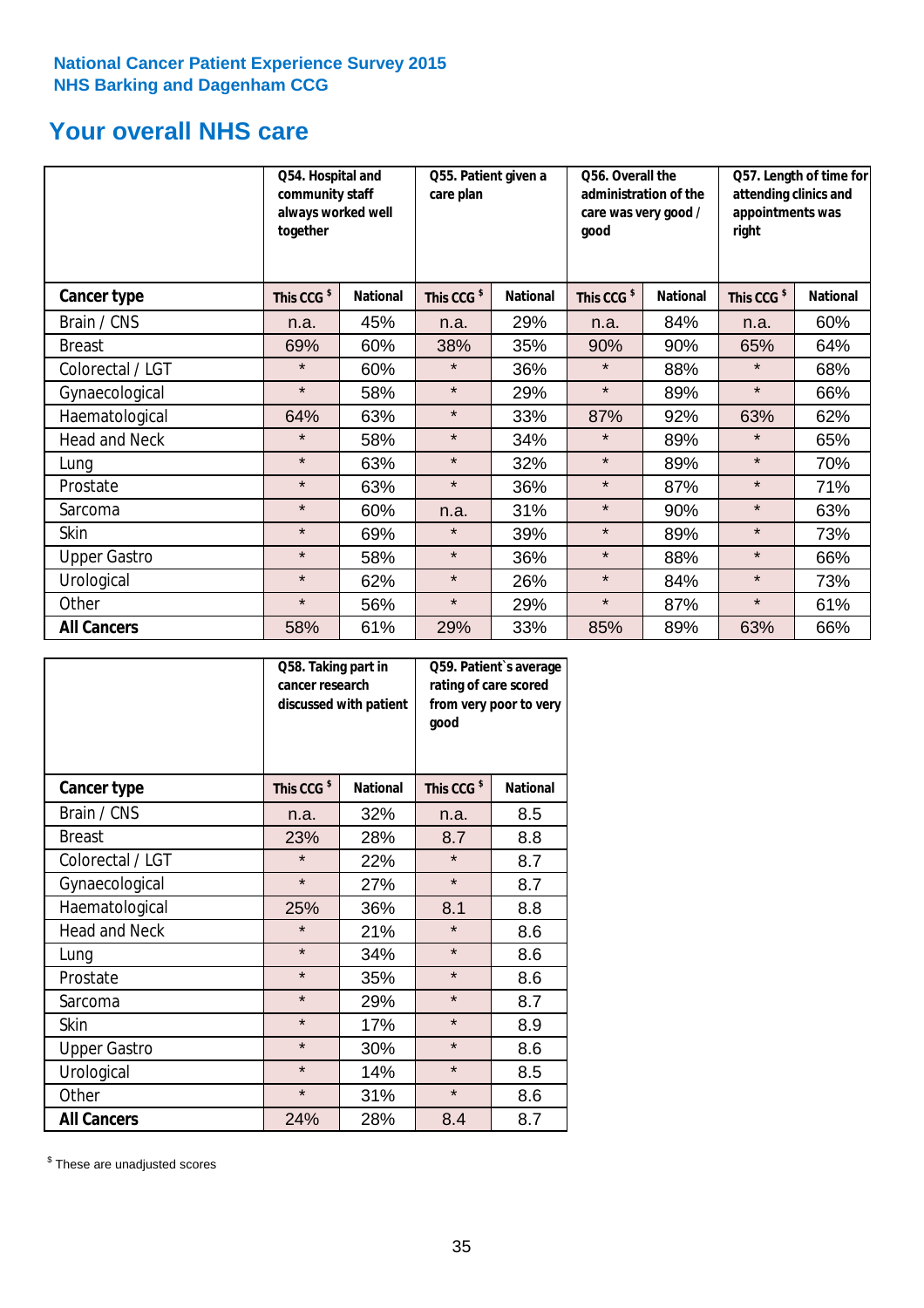### **Annex**

#### **Methodology**

The sample for the survey included all adult (aged 16 and over) NHS patients, with a confirmed primary diagnosis of cancer, discharged from an NHS Trust after an inpatient episode or day case attendance for cancer related treatment in the months of April, May and June 2015.

The patients included in the sample had relevant cancer ICD10 codes (C00-99 excluding C44 and C84, and D05) in the first diagnosis field of their patient records, applied to their patient files by the relevant NHS Trust, and were alive at the point at which fieldwork commenced. Deceased checks were undertaken on up to three occasions during fieldwork, to ensure that questionnaires were not sent to patients who had died since their treatment.

Trust samples were checked rigorously for duplicates and patient lists were also de-duplicated nationally to ensure that patients did not receive multiple copies of questionnaires.

The fieldwork for the survey was undertaken between October 2015 and March 2016.

For the first time, the survey used a mixed mode methodology. Questionnaires were sent by post with two reminders where necesssary, but also included an option to complete online. A Freephone helpline was available for respondents to ask questions about the survey, to enable them to complete their questionnaires over the phone, and to provide access to a translation and interpreting facility for those whose first language was not English.

The Health Research Authority supported the survey by granting Section 251 approval.

#### **Further information**

Further information on survey methodology, as well as all of the national and local reports and data, is available at www.ncpes.co.uk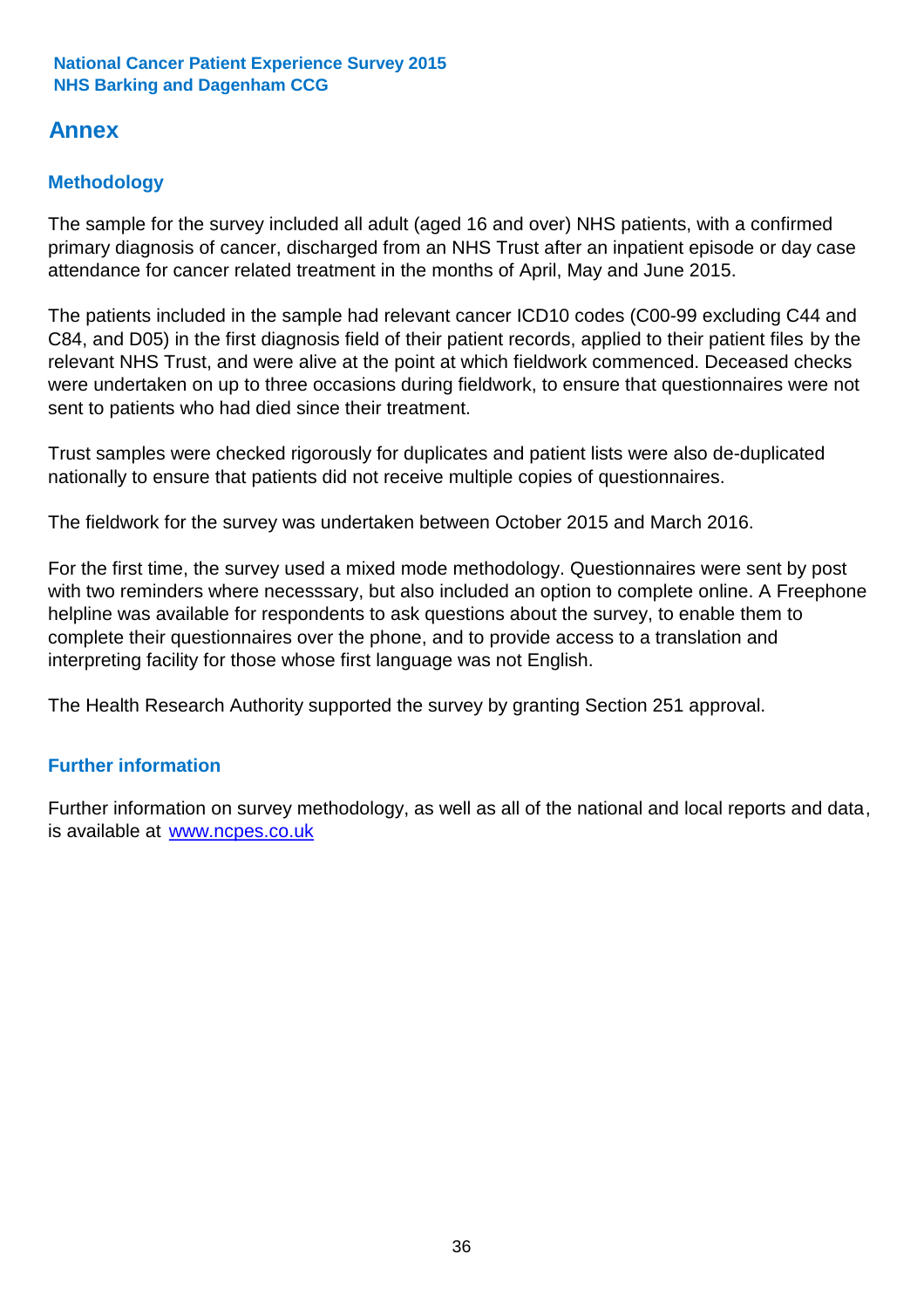#### **Redevelopment of the 2015 survey**

A number of significant changes have been made to the National Cancer Patient Experience Survey in 2015:

- the length of the questionnaire has been reduced
- response options have been reviewed and changed to make them consistent throughout the survey
- some of the questions and / or answer options have been changed so that they are now in line with questions in other patient surveys (e.g. the Care Quality Commission national patient surveys), to improve comparability between them
- the topic areas within the questionnaire have been redesigned to capture the whole patient journey.

There are 50 questions in the questionnaire that relate directly to patient experience. Of these, 14 remain unchanged from previous years; and a further 21 have been slightly amended. We draw caution in directly comparing data from the 2015 survey to the findings of the previous CPES surveys, even for identical questions. Changes in the structure of the survey instrument (questionnaire) and also the administration of the survey (calendar period and length of time from sampling to field work start and completion) may influence nationwide averages, although these features will not greatly impact on relative comparisons (e.g. between patient groups or hospitals).

The other 15 questions are either new or substantially changed from previous years.

It is expected that there will be few, if any changes, to the questionnaire going forward so we will be able to compare the results year on year. Where changes are necessary they are expected to be for methodological reasons or to improve question reliability.

Another significant change in 2015 is that an online version of the questionnaire has been developed. The online version was developed to make the questionnaire more accessible for respondents. This may have an impact on the demographic characteristics of the respondents. This may be an improvement if previously underrepresented groups have responded. However, changes to the demographics of respondents may have implications on the overall results - and again, leads us to draw caution in directly comparing results with previous years.

#### **Official Statistics**

The 2015 survey data has been published for the first time as Official Statistics. The 2015 survey data has been produced and published in line with the Code of Practice for Official Statistics.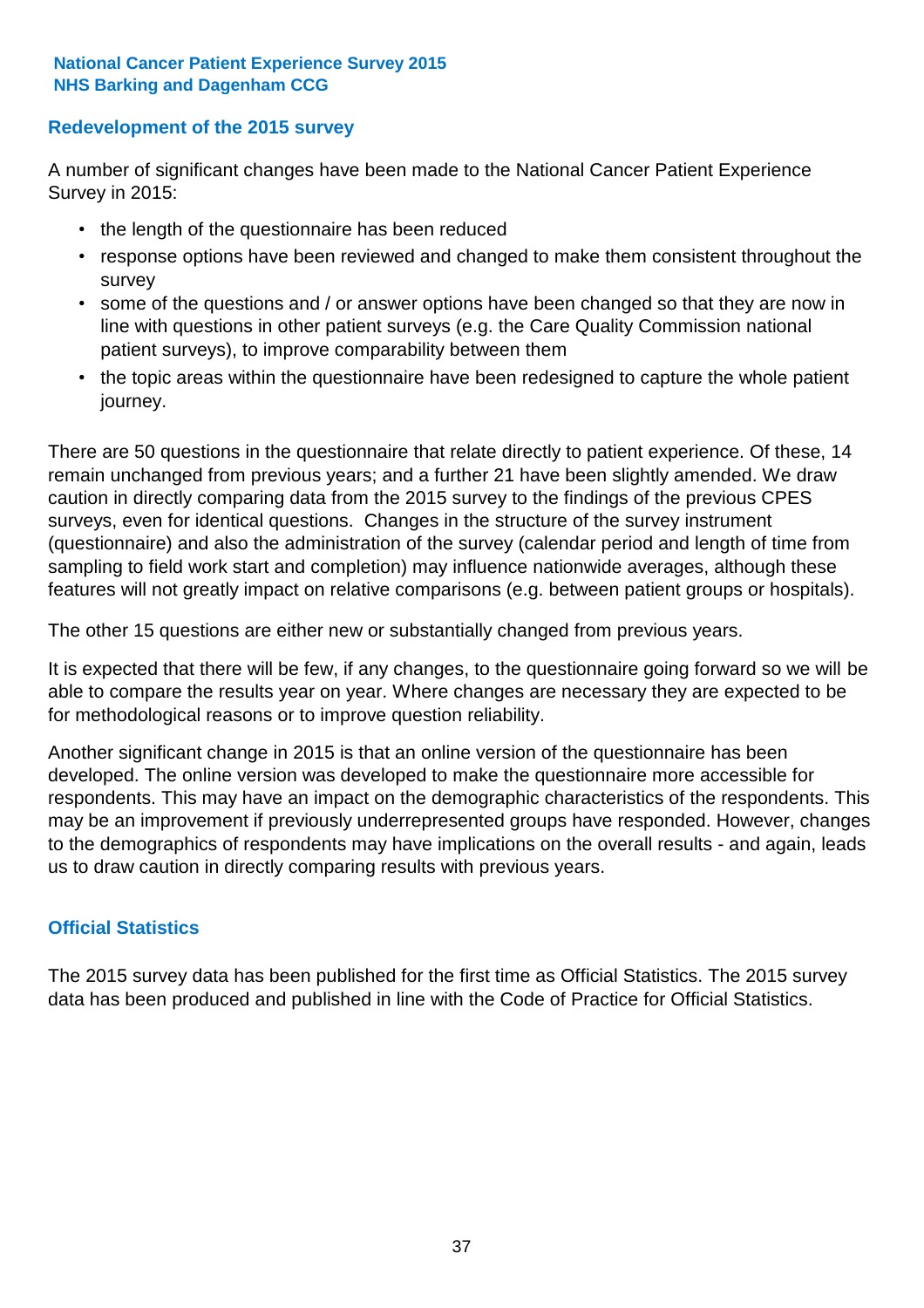#### **Scoring methodologies**

49 of the 50 questions relating directly to patient experience have been summarised as the score of the percentage of patients who reported a positive experience. For example:

- question 6 asks: "Overall, how did you feel about the length of time you had to wait for your test to be done?". Responses have been recorded as positive only for those patients who selected the first option ("It was about right")
- question 11 asks: "When you were told you had cancer, were you given written information about the type of cancer you had?". Responses have been recorded as positive only for those patients who selected the first option ("Yes, and it was easy to understand").

Where options do not provide any information on positive/negative patient experience (e.g. "Don't know / can't remember"), they are excluded from the score.

The other question (question 59) asks respondents to rate their overall care on a scale of 0 to 10. Scores have been given as an average on this scale.

A copy of the 2015 questionnaire, marked up with all of these scoring conventions, is available at www.ncpes.co.uk

Further details on the scoring methodology can be found in the technical document for the survey, available at <u>www.ncpes.co.uk</u>

#### **Case-mix adjustment**

For the first time in 2015, case-mix adjusted findings are being presented alongside unadjusted results for CCGs. Case-mix adjustment allows us to account for the impact that differing patient populations might have on results. By using the case-mix adjusted estimates we can obtain a greater understanding of how a CCG is performing given their patient population.

The factors taken into account in this case-mix adjustment are gender, age, ethnic group, deprivation, and tumour group.

For further details on case-mix adjustment, please refer to the technical document for the survey, available at www.ncpes.co.uk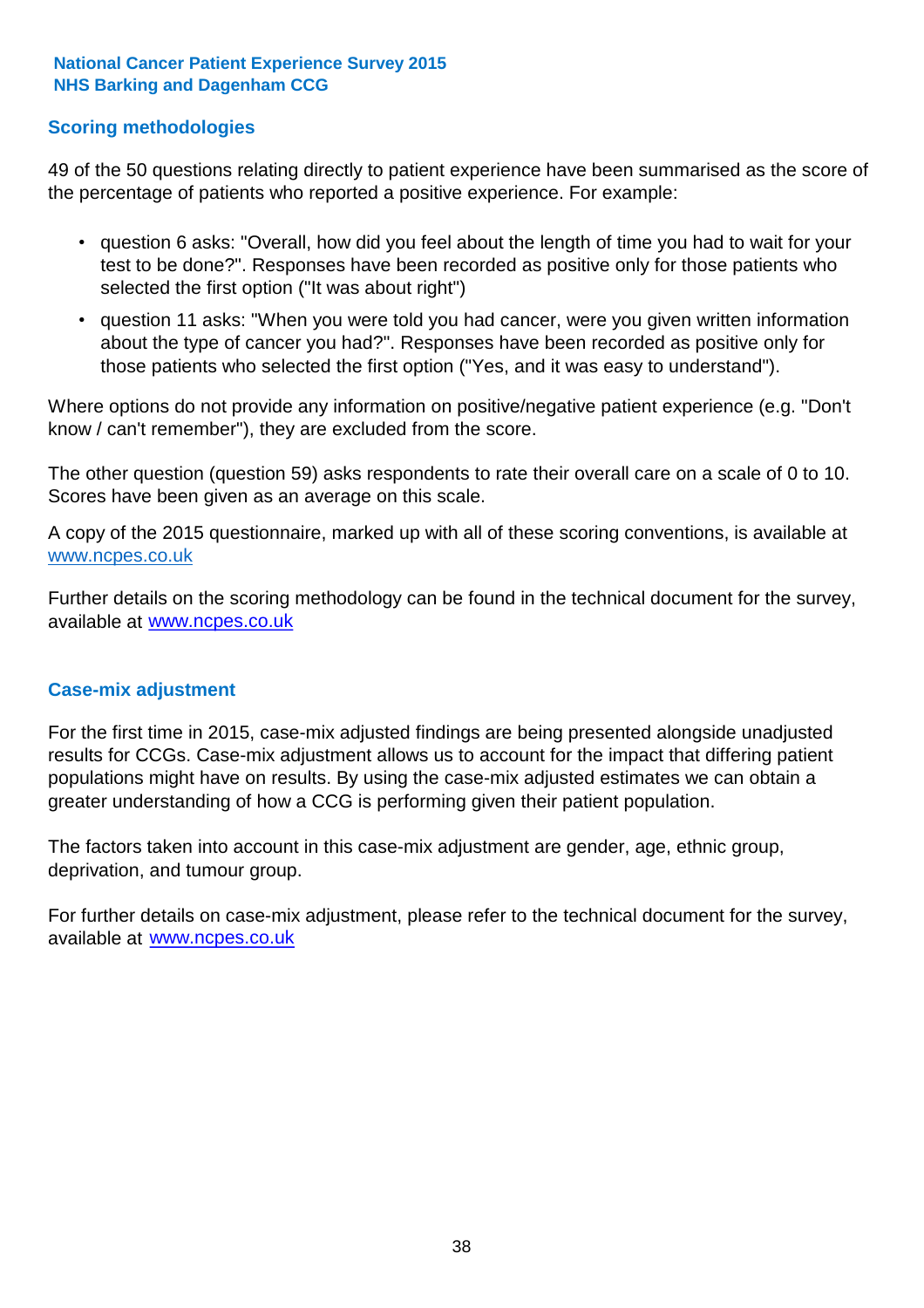#### **Response Rates**

|                 | Sample<br><b>Size</b> | <b>Excluded</b> | Adjusted<br><b>Sample</b> | <b>Not</b><br><b>Returned Refused</b> | Blank / | Completed | Response<br>Rate |
|-----------------|-----------------------|-----------------|---------------------------|---------------------------------------|---------|-----------|------------------|
| <b>National</b> | 116,991               | 8.719           | 108,272                   | 33,168                                | 3.918   | 71,186    | 66%              |
| <b>07L</b>      | 316                   | 20 <sub>l</sub> | 296                       | 124                                   | 12      | 160       | 54%              |

#### **Respondents by tumour group**

The tables below show the numbers of patients from each tumour group and the age and gender distribution of these patients.

| <b>Tumour Group</b>  | Number of<br>respondents* |
|----------------------|---------------------------|
| Brain / CNS          | 0                         |
| <b>Breast</b>        | 51                        |
| Gynaecological       | 7                         |
| Colorectal / LGT     | 14                        |
| Lung                 | 11                        |
| <b>Skin</b>          | 2                         |
| Haematological       | 25                        |
| <b>Upper Gastro</b>  | 12                        |
| Other                | 7                         |
| Urological           | 15                        |
| Prostate             | 8                         |
| Sarcoma              | 1                         |
| <b>Head and Neck</b> | 7                         |

*\* These figures may not match the numerator for all questions in the 'Comparisons by tumour group' section of this report, because not all questions were answered by all respondents.*

#### **Respondents by age and gender**

The questionnaire asked respondents to give their year of birth. This information has been amalgamated into 8 age bands. The age and gender distribution for the CCG was as follows:

|             | 16-24 | 25-34 | 35-44 | 45-54 | 55-64 | 65-74 | 75-84 | $85+$ | <b>Total</b> |
|-------------|-------|-------|-------|-------|-------|-------|-------|-------|--------------|
| <b>Male</b> |       |       |       |       | 15    | 12    | 23    |       | 57           |
| Female      |       |       |       | 29    | 23    | 20    | 18    |       | 103          |
| Total       |       |       | 10    | 31    | 38    | 32    | 41    |       | 160          |